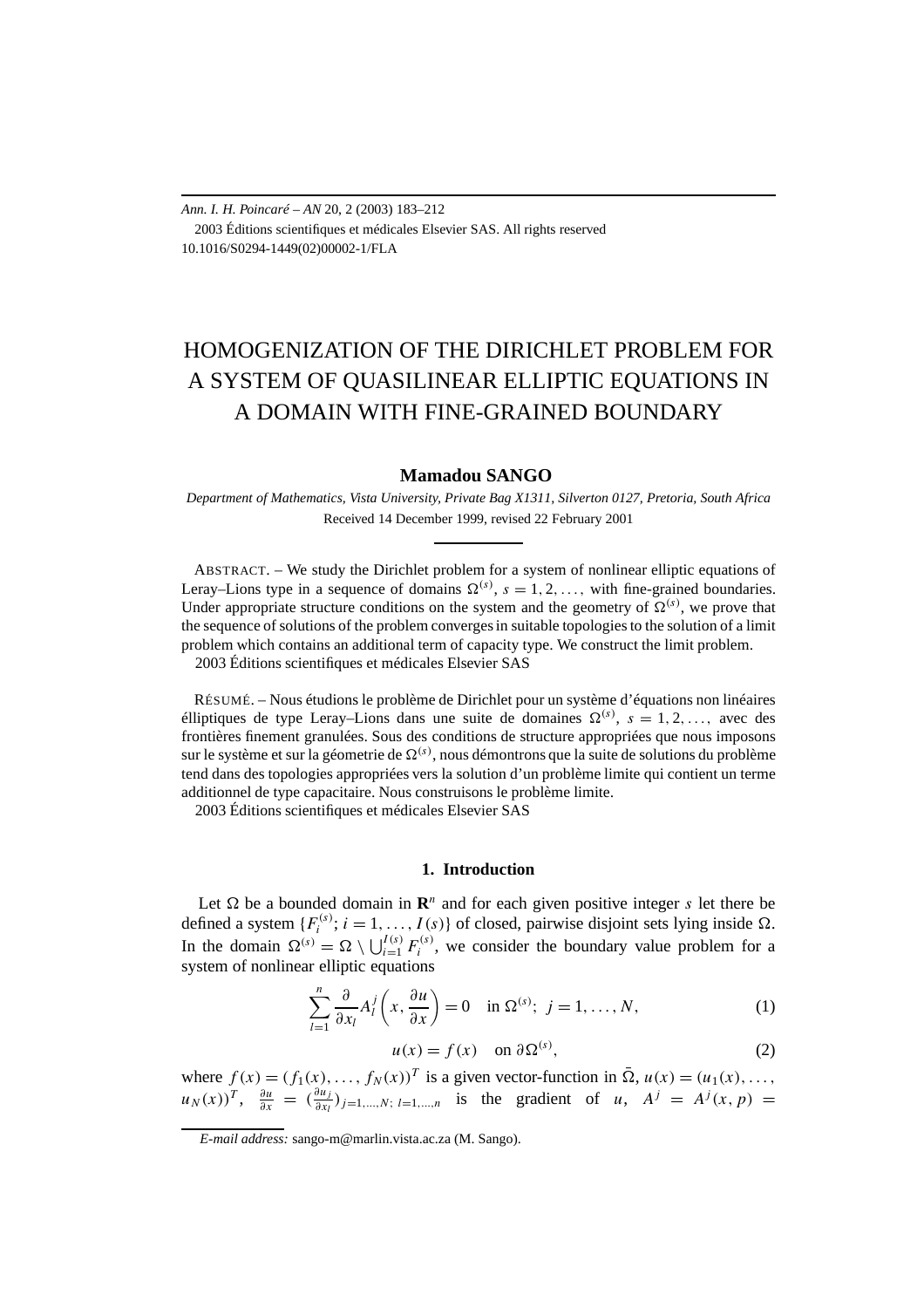$(A_l^i(x, p))_{l=1,\dots,n}$  is a vector function from  $\Omega \times \mathbf{R}^{Nn}$  into  $\mathbf{R}^n$  with  $p = (p_l^i)_{i=1,\dots,N; l=1,\dots,n}$  $\in \mathbb{R}^{Nn}$ ,  $\partial \cdot$  denotes the boundary of a set  $\cdot$ . We shall assume throughout that  $A_l^i = A_l^i(x, p)$ has the representation

$$
A_l^j(x, p) = \sum_{i=1}^N a_{li}(x, p) p_i^j
$$
 for  $p \in \mathbf{R}^{Nn}$ .

For an open set  $\cdot$ , we shall denote by  $W_m^1(\cdot, N)$  the direct product of N copies of the Sobolev space  $W_m^1(\cdot)$  and by  $W_m^1(\cdot, N)$  the set of vector-functions from  $W_m^1(\cdot, N)$  which vanish on  $\partial$ . For a vector  $v \in \mathbf{R}^M$  with components  $v_i$   $(i = 1, ..., M)$ , we denote its Euclidean norm by  $|v|$ , i.e.,  $|v| = (\sum_{i=1}^{M} v_i^2)^{1/2}$ .

In this work we investigate the possibilities of approximating the problem  $(1)$ – $(2)$ in the perforated domain  $\Omega^{(s)}$  by a new homogenized problem in  $\Omega$  whose solution is the limit of the sequence  $u_s$  of solutions of (1)–(2) as  $s \to \infty$ . In the scalar case, i.e., when  $N = 1$ , this problem has been studied by Skrypnik under various conditions on the geometry of  $\Omega^{(s)}$  in many papers among which we cite [16–18] (the geometric restrictions in this paper are the weakest among those considered by the author so far). These works represent the nonlinear version of the theory invented by Marchenko and Khruslov (see [10]) for the study of linear elliptic boundary value problems in domains with fine-grained boundaries; the limit problem in this theory contains an additional term involving a function of capacity type. We note that a different approach has been elaborated by Cioranescu and Murat [3] and further developed in many other papers (see for instance [2,5–7], and the references therein); it does not require any conditions on the perforation and the limit problem contains an additional term involving a Borel measure which may assume infinite values. At the present moment many powerful methods in homogenization have been developed and an abundant literature on various aspects of the theory exist in form of monographs [1,4,10,17,12,19], just to cite a few.

Some considerable difficulties arise at key turning points of our work, due to the nature of the system of nonlinear equations that we are dealing with, in particular in the appropriate choice of some auxiliary model problems whose solutions (satisfying some special boundary conditions) and their a priori estimates are of paramount importance in the asymptotic analysis of problem  $(1)$ – $(2)$ ; they are needed for the construction of the asymptotic expansion of the solutions of  $(1)$ – $(2)$  and the test function used for the derivation of the limit problem. The results of this work have been announced in [14].

The work is organized as follows. In Section 2, we formulate the conditions ensuring that any solution  $u_s$  of problem (1)–(2) exists for each  $s$  and the sequence is bounded in  $W_m^1(\Omega^{(s)},N)$  (in particular the system has a Leray–Lions structure), using Moser's iteration technics we prove that it is uniformly bounded. For a background on Moser's method, we refer to his celebrated paper [11] and the work of Serrin [15]. Next we introduce an auxiliary model problem which plays a crucial role in the sequel and the geometric conditions on  $\Omega^{(s)}$  under which we investigate (1)–(2), we formulate our main result. In Section 3, we derive some sharp pointwise and integral estimates for solutions of the model problem, some of which have been obtained by us in [13]. In Section 4, we construct an appropriate asymptotic expansion with a remainder term for the sequence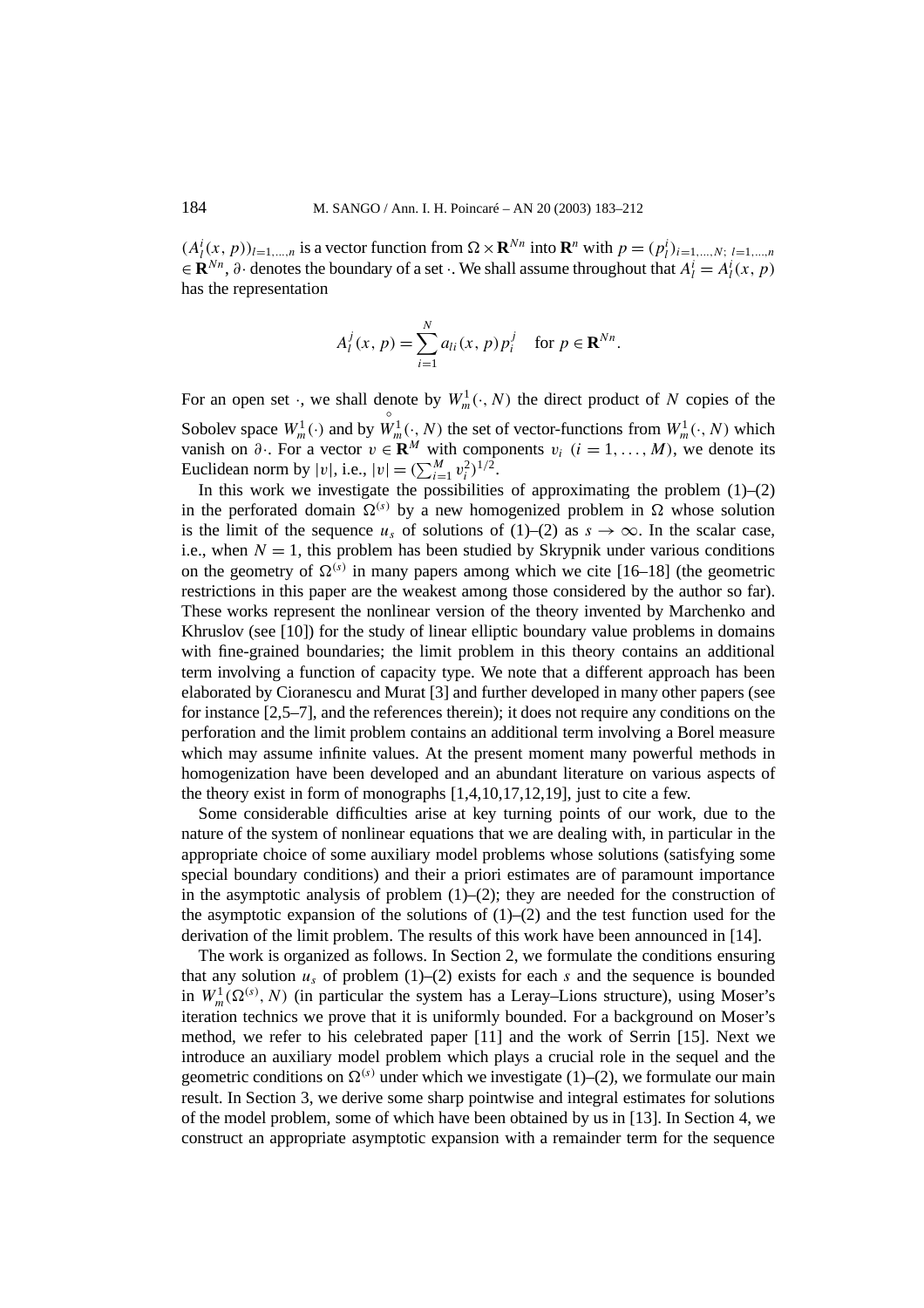of solutions  $u_s$  of problem (1)–(2), we prove that the sequence converges strongly in  $W_p^1(\Omega, N)$  for  $p \in (1, m)$ , and that the remainder term converges strongly to zero in  $W_m^1(\Omega, N)$ . In Section 5, we construct the problem of which the limit  $u_0$  of  $u_s$  is a solution.

### **2. Hypotheses and formulation of main results**

1) We assume that the functions  $A_l^j$  are Caratheodory functions in  $\overline{\Omega}$ , i.e., they are defined for all  $x \in \overline{\Omega}$  and  $p \in \mathbf{R}^{Nn}$ , continuous in p for a.e.  $x \in \overline{\Omega}$  and measurable in x for any  $p \in \mathbf{R}^{Nn}$ .

2) The functions  $A_l^j$  satisfy the following structure conditions: there exist the constants *ν*<sub>1</sub>, *ν*<sub>2</sub>, *ν*<sub>3</sub> and *m*, with  $2 \le m < n$  such that for every vector  $\xi = (\xi_1, \ldots, \xi_n)$ 

$$
\sum_{i,l=1}^{n} a_{li}(x, p)\xi_l \xi_i \geqslant \nu_1 |p|^{m-2} |\xi|^2,
$$
\n(3)

and for every  $p, q \in \mathbb{R}^{Nn}$ ;  $p = (p^j)_{j=1,...,N}$ ,  $q = (q^j)_{j=1,...,N}$  we have

$$
\sum_{j=1}^{N} (p^{j} - q^{j})(A^{j}(x, p) - A^{j}(x, q)) \geq v_{2}|p - q|^{m}, \qquad (4)
$$

$$
|A^{j}(x, p) - A^{j}(x, q)| \leq [1 + \nu_{3}(|p|^{m-2} + |q|^{m-2})]|p - q|, \quad j = 1, ..., N.
$$
 (5)

We shall often use the symbol *C* for nonessential constants depending on the data.

We shall call the vector function  $u \in W_m^1(\Omega^{(s)}, N)$  a weak solution of problem (1)–(2) if,  $u \in f +$  $W_m^1(\Omega^{(s)}, N)$  with *f* being a function which belongs to  $W_m^1(\Omega, N)$ , and for any vector function  $\varphi(x) = (\varphi_1(x), \dots, \varphi_N(x)) \in W^1_m(\Omega^{(s)}, N)$ , the integral identity

$$
\sum_{j=1}^{N} \sum_{l=1}^{n} \int_{\Omega^{(s)}} A_l^j \left( x, \frac{\partial u}{\partial x} \right) \frac{\partial \varphi_j}{\partial x_l} dx = 0 \tag{6}
$$

holds.

From the results of Leray and Lions [9], we have

THEOREM 1. – *Under the conditions* 1*)* and 2*), if*  $f \in W_m^1(\Omega, N)$ *, then the problem* (1)–(2) *has at least one solution*  $u_s \in f$  +  $\overset{\circ}{W}_{m}^{1}(\Omega^{(s)},N)$  *and there exists a positive constant M*<sup>1</sup> *independent of s, such that for all s, the inequality*

$$
||u_{s}||_{W_{m}^{1}(\Omega^{(s)}, N)} \leq M_{1},
$$
\n(7)

*holds.*

Let  $u_s$  be one of the solution of problem (1)–(2) satisfying inequality (7). We extend  $u_s$ to  $\Omega$  by setting  $u_s(x) = f(x)$  in  $\Omega \setminus \Omega^{(s)}$ . The resulting function that we denote without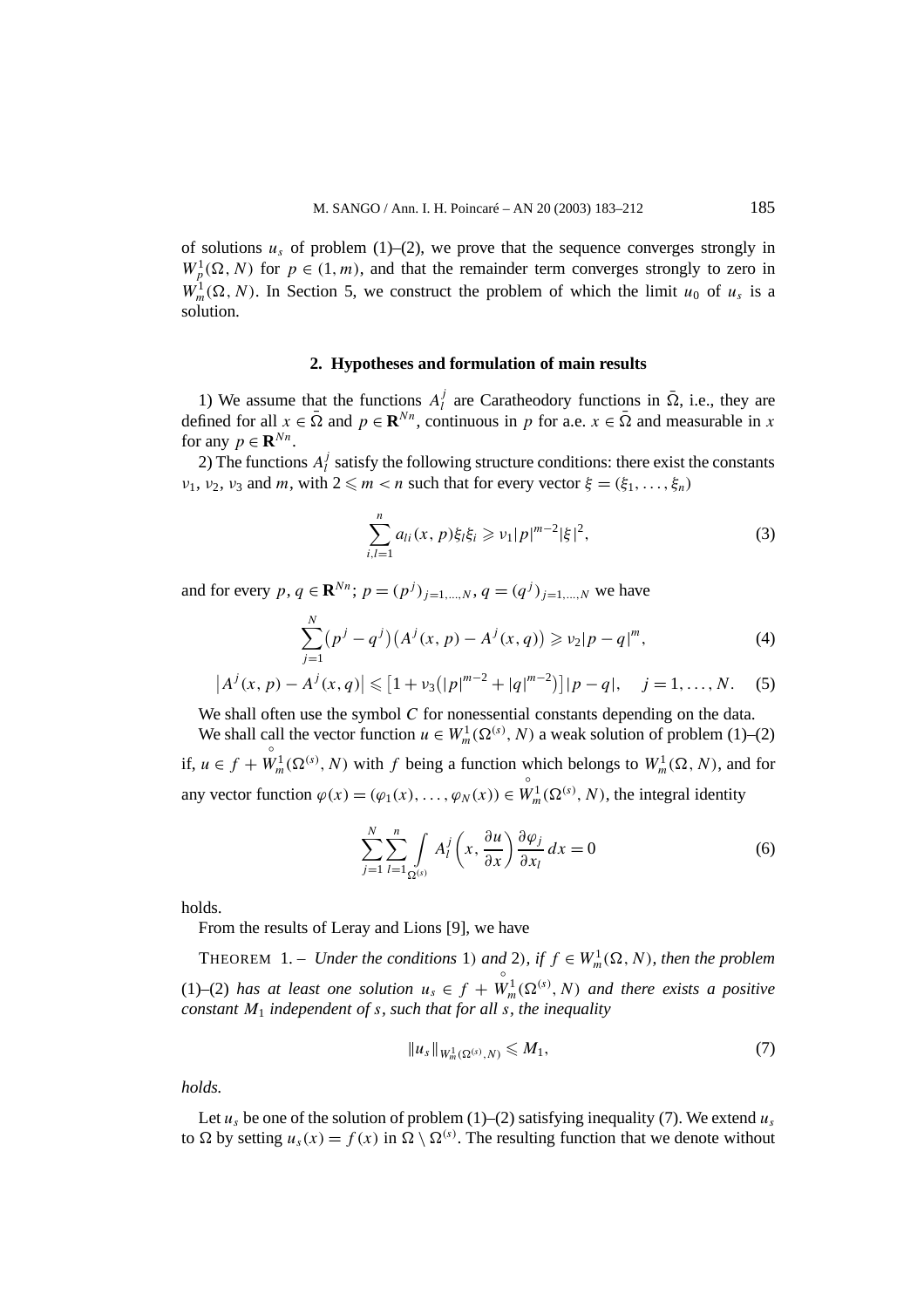fear of confusion by  $u_s$  belongs to  $W_m^1(\Omega, N)$  and satisfies the inequality

$$
||u_s||_{W_m^1(\Omega,N)} \leq M_1 + ||f||_{W_m^1(\Omega,N)}.
$$

From this inequality and the weak compactness of bounded sets in  $W_m^1(\Omega, N)$ , we may assume, by passing if necessary to a subsequence, that  $u_s$  converges weakly to a function  $u_0$  in  $W_m^1(\Omega, N)$ .

In our investigations the boundedness of the sequence  $u_s$  will be needed. We show that in the following

THEOREM 2. – *Let the conditions* 1*) and* 2*) be satisfied and let f be a function belonging to*  $W_q^1(\Omega, N)$  *with*  $q > n$ . Then there exists a constant M independent of s *such that us satisfies the estimate,*

$$
\text{vrai} \max_{x \in \Omega} |u_s(x)| \leqslant M. \tag{8}
$$

Before proving the theorem, we note that the membership of f to  $W_q^1(\Omega, N)$  with  $q > n$  and the boundedness of  $\Omega$  imply that *f* is continuous in  $\overline{\Omega}$  and

$$
\sup_{x \in \Omega} |f(x)| \leqslant C(\text{meas } \Omega)^{1/n - 1/q} \left\| \frac{\partial f}{\partial x} \right\|_{L_q(\Omega)},\tag{9}
$$

with the constant *C* depending only on *n*, *N* and *q*.

*Proof.* – We use a modification of Moser's method. Let  $w_s(x) = |u_s(x) - f(x)|$ . It is clear that  $w_s \in$  $\hat{W}_m^1(\Omega^{(s)})$ . We consider the positive real numbers *r*, *k* and *K* such that  $r \ge 2$ ,  $0 < k < K$ . We define the truncated function  $\zeta : \mathbb{R}^n \ni x \mapsto \zeta(x) \in \mathbb{R}$  as

$$
\zeta(x) = \begin{cases} k & \text{if } 0 \leqslant |x| \leqslant k, \\ |x| & \text{if } k < |x| < K, \\ K & \text{if } K \leqslant |x|, \end{cases}
$$

and set

$$
w_{sk}^{(K)}(x) = \zeta \big( u_s(x) - f(x) \big).
$$

The function  $w_{sk}^{(K)}$  so defined is clearly bounded and since  $\zeta$  is Lipshitz, standard arguments as in the scalar case (see, e.g., [8, Chapter 2, § 3]) show that  $w_{sk}^{(K)} \in W_m^1(\Omega)$ . Let us denote by  $\chi_k^{(K)}$  the characteristic function of the set  $\{x \in \Omega^{(s)}: k < |u_s - f| < K\}$ . We consider the function  $\varphi(x) = (\varphi_1(x), \dots, \varphi_N(x))$ , with

$$
\varphi_j(x) = (u_{sj}(x) - f_j(x)) [w_{sk}^{(K)}(x)]^r, \quad j = 1, ..., N.
$$

Owing to the properties of  $w_{sk}^{(K)}$  we see that  $\varphi \in$  $\overset{\circ}{W}_m^1(\Omega^{(s)}, N)$ . Thus  $\varphi$  is an admissible test function in the integral identity (6). We have

$$
\frac{\partial \varphi_j}{\partial x_l} = \frac{\partial (u_{sj} - f_j)}{\partial x_l} \left[ w_{sk}^{(K)} \right]^r + r \sum_{i=1}^N (u_{sj} - f_j) (u_{si} - f_i) \left[ w_{sk}^{(K)} \right]^{r-2} \frac{\partial (u_{si} - f_i)}{\partial x_l} \chi_k^{(K)}.
$$
 (10)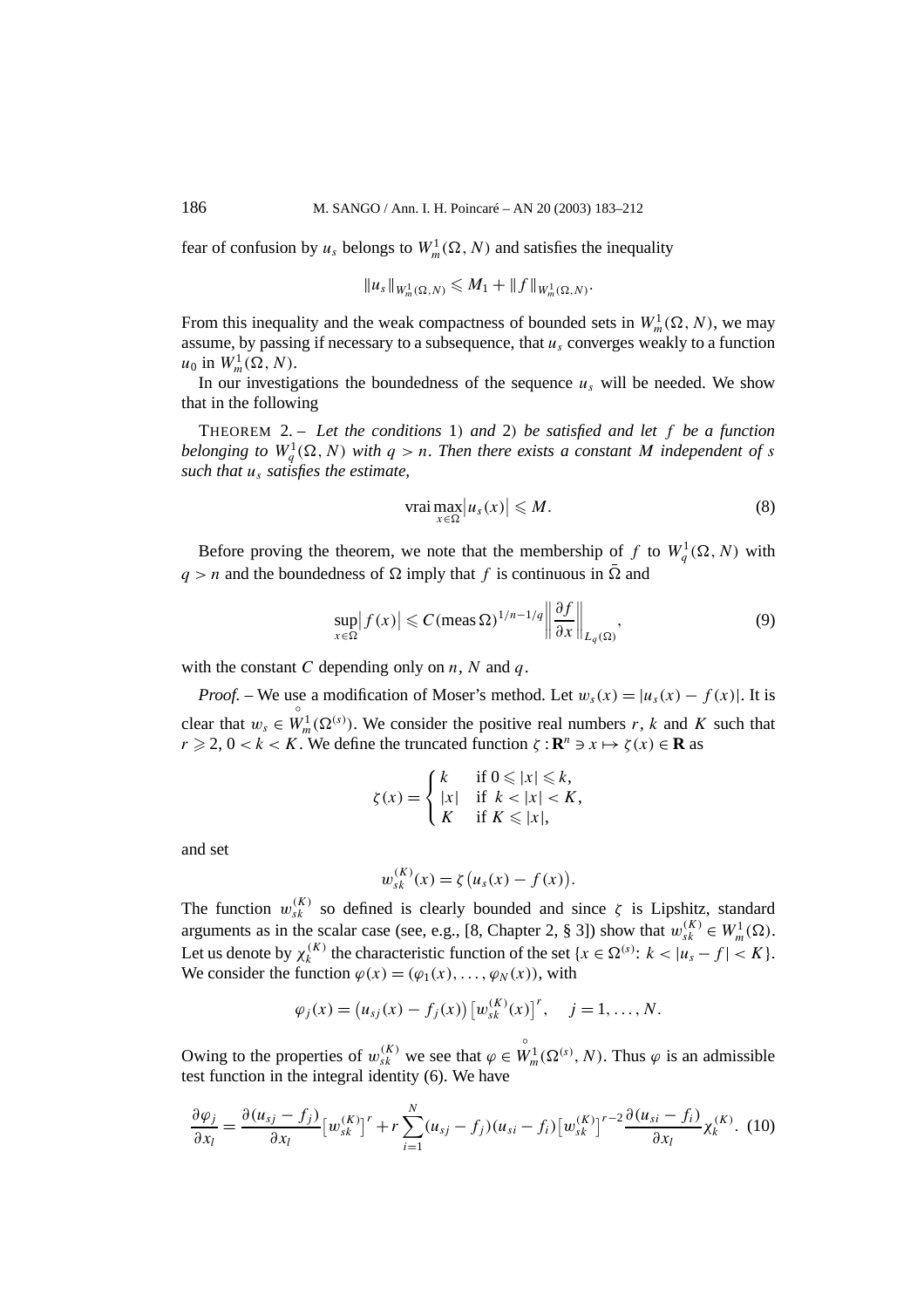Let us write the identity (6) in the form

$$
\sum_{j=1}^{N} \sum_{l=1}^{n} \int_{\Omega^{(s)}} A_{l}^{i} \left(x, \frac{\partial(u_{s}-f)}{\partial x}\right) \frac{\partial \varphi_{j}}{\partial x_{l}} dx
$$
\n
$$
= \sum_{j=1}^{N} \sum_{l=1}^{n} \int_{\Omega^{(s)}} \left[ A_{l}^{i} \left(x, \frac{\partial(u_{s}-f)}{\partial x}\right) - A_{l}^{i} \left(x, \frac{\partial u_{s}}{\partial x}\right) \right] \frac{\partial \varphi_{j}}{\partial x_{l}} dx.
$$
\n(11)

Substituting formula (10) in (11) and using the condition 2), we get

$$
\int_{\Omega^{(s)}} \left| \frac{\partial (u_s - f)}{\partial x} \right|^m \left[ w_{sk}^{(K)} \right]^r(x) dx + r \int_{\Omega^{(s)}} \left| \frac{\partial (u_s - f)}{\partial x} \right|^{m-2} \left| \frac{\partial w_{sk}^{(K)}}{\partial x} \right|^2 \left[ w_{sk}^{(K)} \right]^r \chi_k^{(K)} dx
$$
  
\$\leq C\{H\_1 + H\_2 + H\_3\},

where

$$
H_1 = (r+1) \int_{\Omega^{(s)}} \left| \frac{\partial f}{\partial x} \right| \left| \frac{\partial (u_s - f)}{\partial x} \right| [w_{sk}^{(K)}]^r dx,
$$
  

$$
H_2 = (r+1) \int_{\Omega^{(s)}} \left| \frac{\partial f}{\partial x} \right| \left| \frac{\partial (u_s - f)}{\partial x} \right|^{m-1} [w_{sk}^{(K)}]^r dx,
$$
  

$$
H_3 = (r+1) \int_{\Omega^{(s)}} \left| \frac{\partial f}{\partial x} \right| \left| \frac{\partial u_s}{\partial x} \right|^{m-2} \left| \frac{\partial (u_s - f)}{\partial x} \right| [w_{sk}^{(K)}]^r dx.
$$

By Young's inequality, we have

$$
H_{1} \leq C_{\varepsilon_{1}}(r+1)^{\frac{m}{m-1}} \int_{\Omega^{(s)}} \left| \frac{\partial f}{\partial x} \right|^{m} [w_{sk}^{(K)}]^{r} dx + \varepsilon_{1} \int_{\Omega^{(s)}} \left| \frac{\partial (u_{s}-f)}{\partial x} \right|^{m} [w_{sk}^{(K)}]^{r} dx,
$$
  
\n
$$
H_{2} \leq C_{\varepsilon_{2}}(r+1)^{m} \int_{\Omega^{(s)}} \left| \frac{\partial f}{\partial x} \right|^{m} [w_{sk}^{(K)}]^{r} dx + \varepsilon_{2} \int_{\Omega^{(s)}} \left| \frac{\partial (u_{s}-f)}{\partial x} \right|^{m} [w_{sk}^{(K)}]^{r} dx,
$$
  
\n
$$
H_{3} \leq C_{\varepsilon_{3}}(r+1)^{m} \int_{\Omega^{(s)}} \left| \frac{\partial f}{\partial x} \right|^{m} [w_{sk}^{(K)}]^{r} dx + \varepsilon_{3} \int_{\Omega^{(s)}} \left| \frac{\partial (u_{s}-f)}{\partial x} \right|^{m} [w_{sk}^{(K)}]^{r} dx
$$
  
\n
$$
+ C(r+1)^{m} \int_{\Omega^{(s)}} \left| \frac{\partial f}{\partial x} \right|^{m-1} [w_{sk}^{(K)}]^{r} dx.
$$

Choosing  $\varepsilon_1$ ,  $\varepsilon_2$  and  $\varepsilon_3$  sufficiently small in these inequalities, we get

$$
\int_{\Omega^{(s)}} \left| \frac{\partial (u_s - f)}{\partial x} \right|^m \left[ w_{sk}^{(K)} \right]^r dx + r \int_{\Omega^{(s)}} \left| \frac{\partial (u_s - f)}{\partial x} \right|^{m-2} \left| \frac{\partial w_{sk}^{(K)}}{\partial x} \right| \left[ w_{sk}^{(K)} \right]^r \chi_k^{(K)} dx
$$
  

$$
\leq C(r+1)^m \left\{ \int_{\Omega^{(s)}} \left| \frac{\partial f}{\partial x} \right|^{m} \left[ w_{sk}^{(K)} \right]^r dx + \int_{\Omega^{(s)}} \left| \frac{\partial f}{\partial x} \right|^m \left[ w_{sk}^{(K)} \right]^r dx \right\}
$$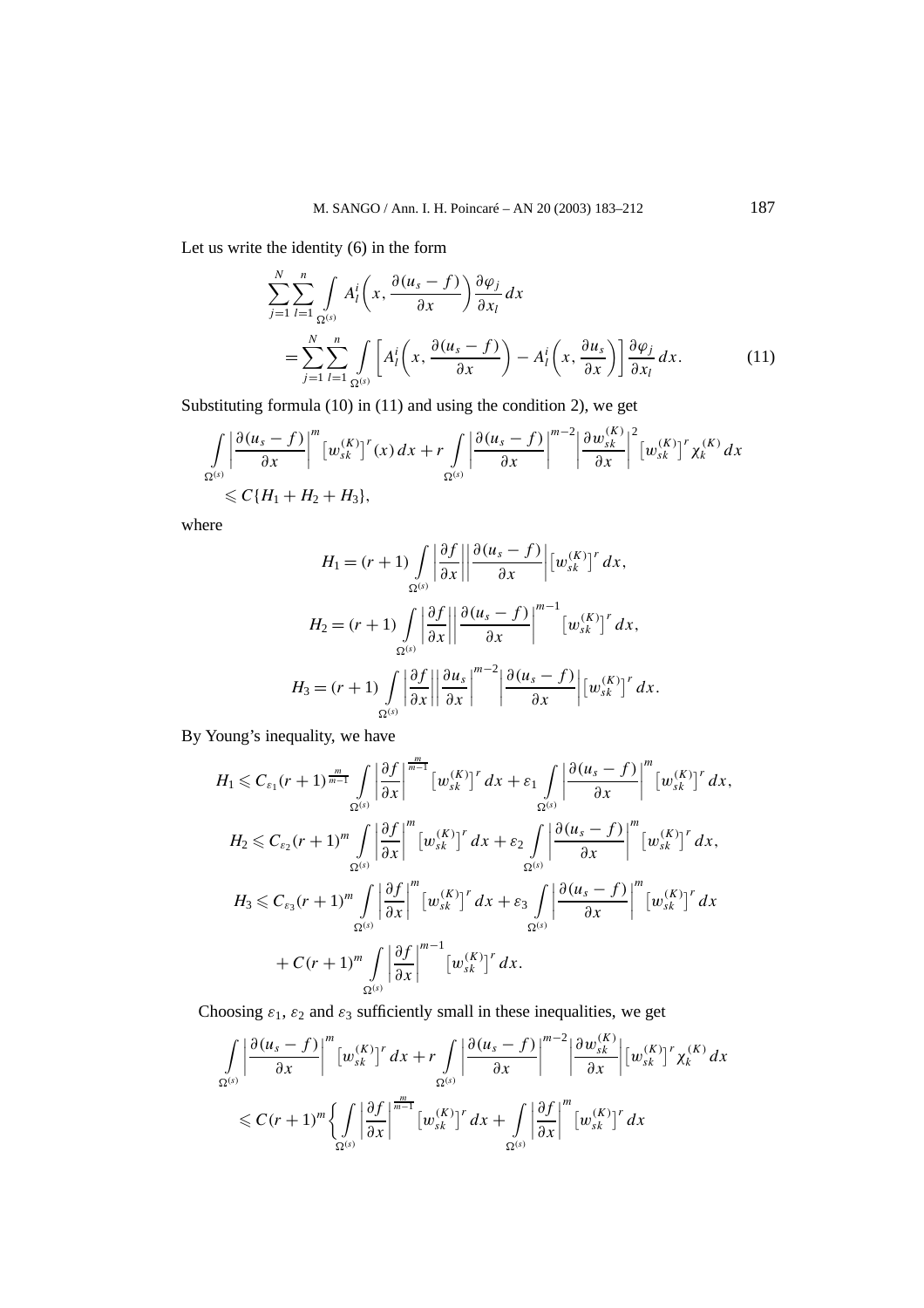$$
+\int\limits_{\Omega^{(s)}}\left|\frac{\partial f}{\partial x}\right|^{m-1}\left[w_{sk}^{(K)}\right]^{r}dx\bigg\}.
$$
\n(12)

Let us denote the integrals in the right-hand side of this inequality by  $H_{11}$ ,  $H_{12}$  and *H*<sup>13</sup> respectively. Using Young's and Hölder's inequalities, we estimate these integrals as follows.

$$
H_{11} \leqslant C \left\{ \int\limits_{\Omega^{(s)}} \left| \frac{\partial f}{\partial x} \right|^q dx \right\}^{\frac{m}{q(m-1)}} \left\{ 1 + \int\limits_{\Omega^{(s)}} \left[ w_{sk}^{(K)} \right]^{(r+m)p_1} \right\}^{\frac{1}{p_1}},
$$

where  $p_1 = \frac{q(m-1)}{q(m-1)-m}$ .

$$
H_{12} \leqslant C \bigg\{ \int\limits_{\Omega^{(s)}} \bigg| \frac{\partial f}{\partial x} \bigg|^q \, dx \bigg\}^{\frac{m}{q}} \bigg\{ 1 + \int\limits_{\Omega^{(s)}} \big[ w_{sk}^{(K)} \big]^{(r+m)p_2} \bigg\}^{\frac{1}{p_2}},
$$

where  $p_2 = \frac{q}{q - m}$ .

$$
H_{13} \leqslant C \left\{ \int\limits_{\Omega^{(s)}} \left| \frac{\partial f}{\partial x} \right|^q dx \right\}^{\frac{m-1}{q}} \left\{ 1 + \int\limits_{\Omega^{(s)}} \left[ w_{sk}^{(K)} \right]^{(r+m)p_3} dx \right\}^{\frac{1}{p_3}},
$$

where  $p_3 = \frac{q}{q - m + 1}$ .

Let *Q* = max{*p*<sub>1</sub>*, p*<sub>2</sub>*, p*<sub>3</sub>}. Since *f* ∈  $W_q^1(\Omega, N)$ *,* and

$$
\left|\frac{\partial w_{sk}^{(K)}}{\partial x}\right| \leqslant \left|\frac{\partial (u_s-f)(u_s-f)}{\partial x}\right|,
$$

it follows from the above estimations of  $H_{1k}$ ,  $k = 1, 2, 3$  and the inequality (12) that

$$
\int_{\Omega^{(s)}} \left| \frac{\partial w_{sk}^{(K)}}{\partial x} \right|^m \left[ w_{sk}^{(K)} \right]^r dx \leqslant C(r+1)^m \left\{ 1 + \int_{\Omega^{(s)}} \left[ w_{sk}^{(K)} \right]^{(r+m)} Q(x) \, dx \right\}^{1/Q}.
$$
 (13)

Since  $w_{sk}^{(K)}$  is bounded, we have that  $[w_{sk}^{(K)}]^t \in W_m^1(\Omega^{(s)})$  for any  $t > 1$ . Thus (13) implies

$$
\int_{\Omega^{(s)}} \left| \frac{\partial [w_{sk}^{(K)}]^{1+(r/m)}}{\partial x} \right|^m dx \leq C(r+1)^m \left\{ 1 + \int_{\Omega^{(s)}} \left[ w_{sk}^{(K)} \right]^{(r+m)} Q(x) dx \right\}^{1/Q}.
$$
 (14)

The Sobolev embedding  $W_m^1(\Omega) \hookrightarrow L_{\frac{nm}{n-m}}(\Omega)$  holds. Thus for any  $r > 0$ , we have

$$
\int_{\Omega^{(s)}} \left[w_{sk}^{(K)}\right]^r dx \leqslant C \left\{ \int_{\Omega^{(s)}} \left|\frac{\partial \left[w_{sk}^{(K)}\right]^{\frac{r(n-m)}{nm}}}{\partial x}\right|^m dx \right\}^{n/(n-m)}.
$$
\n(15)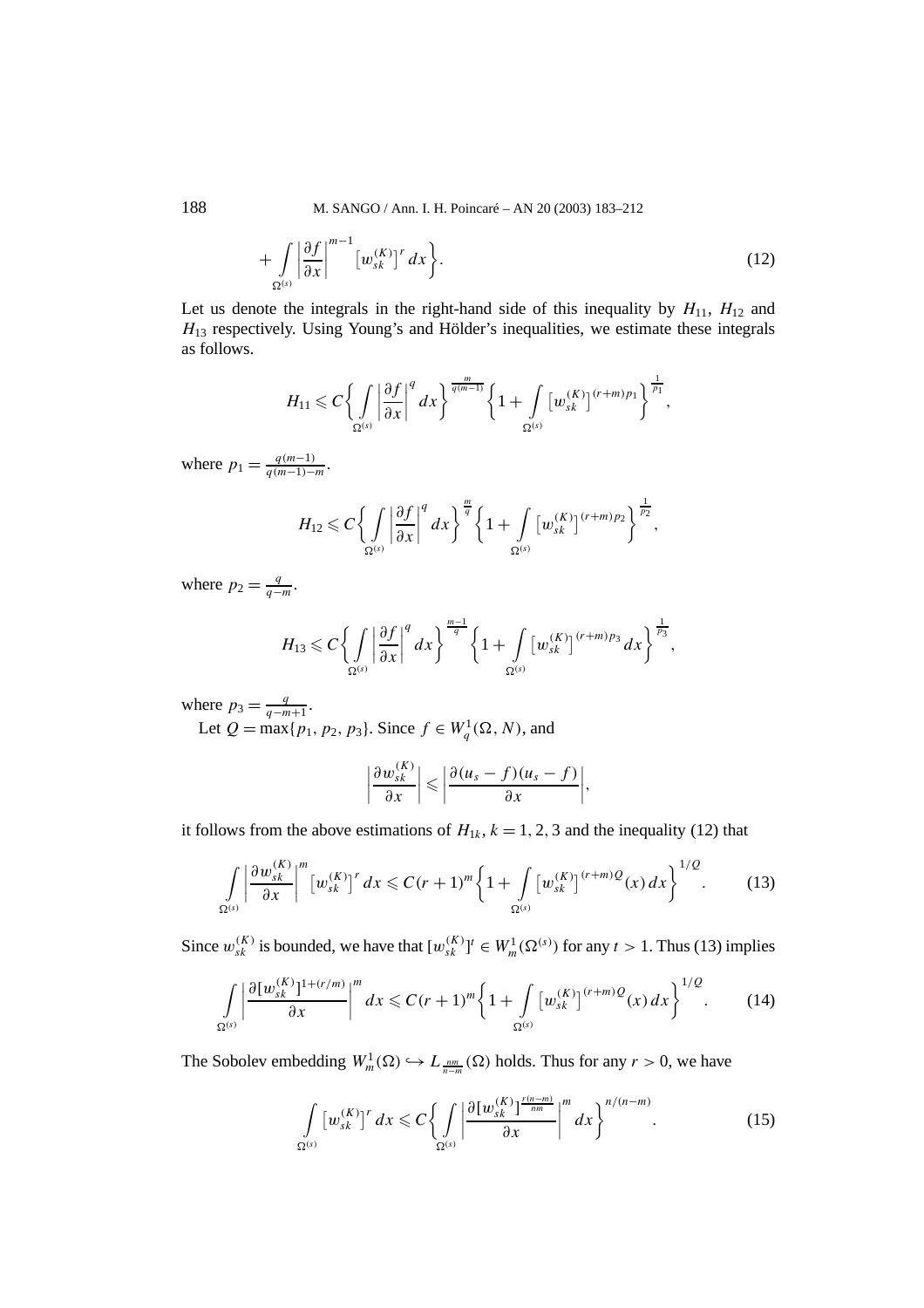By rescaling  $r$  in (14), we obtain from (15) the inequality

$$
\int_{\Omega^{(s)}} \left[w_{sk}^{(K)}\right]^{r} dx \leq C(r+1)^{\frac{2mn}{n-m}} \left\{1 + \int_{\Omega^{(s)}} \left[w_{sk}^{(K)}\right]^{\frac{r(n-m)}{n}} Q(x) dx\right\}^{\frac{n}{Q(n-m)}}. \tag{16}
$$

Passing to the limit in this inequality as  $k \to 0$  and  $K \to \infty$ , and applying Fatou's Lemma in the left-hand side and Lebesgue's dominated convergence theorem in the right-hand side, we get

$$
\int_{\Omega^{(s)}} w_s^r dx \leqslant C(r+1)^{\frac{2mn}{n-m}} \left\{ 1 + \int_{\Omega^{(s)}} w_s^{\frac{r(n-m)}{n}} Q(x) dx \right\}^{\frac{n}{Q(n-m)}}.
$$
 (17)

Letting

$$
r = r_i = \frac{nm}{n-m} \left( \frac{n}{Q(n-m)} \right)^i, \quad i = 0, 1, 2, \dots,
$$

and

$$
I_i = 1 + \int\limits_{\Omega^{(s)}} w_s^{r_i}(x) \, dx,
$$

we obtain from (17) the recurrent inequality

$$
I_i \leqslant C \left[ \left( \frac{n}{(n-m)Q} \right)^{\frac{2nm}{n-m}} \right]^i I_{i-1}^{\sigma^{-1}},\tag{18}
$$

with  $\sigma = \frac{Q(n-m)}{n}$ . Iterating the inequality (18), we get

$$
I_i^{\sigma^i} \leqslant C^{\sigma^i + \sigma^{i-1} + \dots + \sigma} A^{i\sigma^i + (i-1)\sigma^{i-1} + \dots + \sigma} I_0,
$$
\n<sup>(19)</sup>

where  $A = [\frac{n}{Q(n-m)}]^{\frac{2mn}{n-m}}$ .

Let  $U_M = \{x \in \Omega^{(s)}: w_s(x) \geq M\}$ , with  $M = \text{vrai max}_{x \in \Omega^{(s)}} w_s(x)$  and assume that meas  $U_M$ , the Lebesgue measure of  $U_M$  is different from zero. We have

$$
I_i \geqslant \int\limits_{U_M} w_s^{r_i}(x) \, dx + 1 \geqslant M^{(\frac{nm}{n-m})^{\sigma^i}} \operatorname{meas} U_M.
$$

Thus from (19), as *i* approaches infinity, we get

vrai 
$$
\max_{x \in \Omega^{(s)}} w_s(x) \leq C \left\{ 1 + \int_{\Omega^{(s)}} w_s^{\frac{n m}{n-m}}(x) dx \right\}^{\frac{n-m}{nm}}.
$$

This implies that

$$
\operatorname{vrai} \max_{x \in \Omega^{(s)}} |u_s(x)| \leqslant C \{ \|u_s - f\|_{L_{\frac{nm}{n-m}}(\Omega, N)} + \|f\|_{W_q^1(\Omega, N)} + 1 \};
$$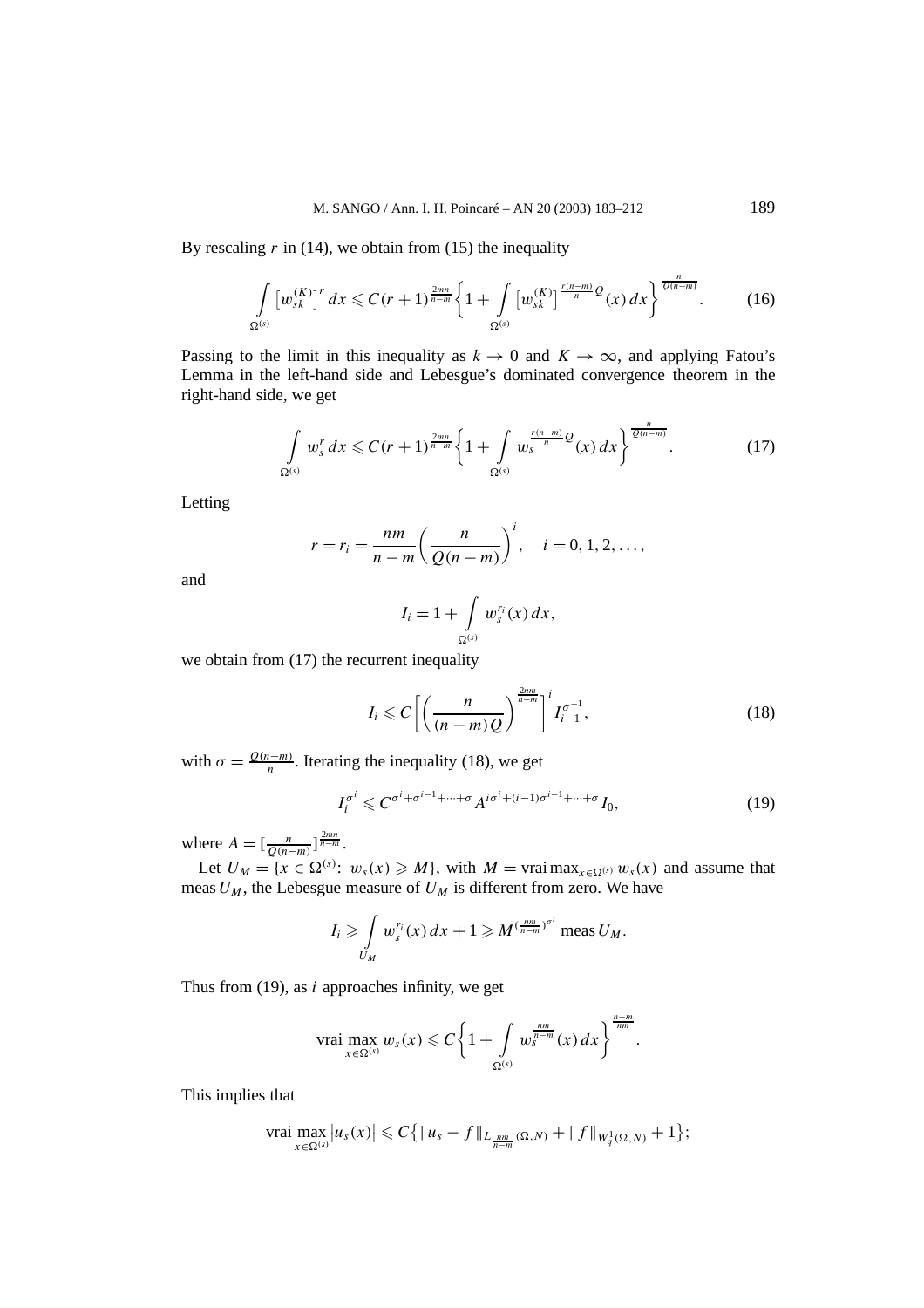here we have used inequality (9). The theorem is proved.  $\Box$ 

We now state the conditions on the geometry of the set  $\Omega^{(s)}$ . Let  $d_i^{(s)}$  be the diameter of the set  $F_i^{(s)}$  and let  $x_i^{(s)}$  be the center of the ball  $B(x_i^{(s)}, d_i^{(s)})$  of radius  $d_i^{(s)}$  such that  $F_i^{(s)} \subset B(x_i^{(s)}, d_i^{(s)})$ . We denote by  $r_i^{(s)}$  the distance from the ball  $B(x_i^{(s)}, d_i^{(s)})$  to the set  $\bigcup_{j\neq i} B(x_j^{(s)}, d_j^{(s)})$  ∪ ∂Ω. We assume that the following conditions are satisfied: There exist the constants  $C_0$  and  $C_1$  independent of *i* and *s* such that

B1.  $\lim_{s \to \infty} \max \{ r_i^{(s)} \} = 0, d_i^{(s)} \leq C_1 r_i^{(s)}$ . B2.

$$
\sum_{i=1}^{I(s)} \left[ \frac{[d_i^{(s)}]^{m(n-m)}}{[r_i^{(s)}]^{n}} \right]^{\frac{1}{m-1}} \leq C_0.
$$

For the formulation of another condition we introduce a model problem which will play a central role in our investigations. Let  $\vec{k} \in \mathbb{R}^N$  and k the euclidean norm of  $\vec{k}$ . We denote by  $\vec{e}$  the unit *N*-dimensional vector  $\frac{\vec{k}}{k}$ , and set  $\Omega_i^{(s)} = B(x_i^{(s)}, 1) \setminus F_i^{(s)}$ . Let  $\psi \in \mathbb{C}_o^{\infty}(B(x_i^{(s)}, 1))$  with  $\psi(x) = 1$  in  $B(x_i^{(s)}, \frac{1}{2})$ . For any  $\vec{k}$ , when  $d_i < \frac{1}{2}$ , we denote by  $v_i^{(s)}(x, \vec{k})$ , the vector-function from  $k\psi(x - x_i^{(s)})\vec{e}$  +  $\overrightarrow{W}_m^1(\Omega_i^{(s)}, N)$  which satisfies the integral identity

$$
\sum_{j=1}^{N} \sum_{l=1}^{n} \int_{\Omega_{i}^{(s)}} A_{l}^{j} \left(x, \frac{\partial v_{i}^{(s)}}{\partial x}\right) \frac{\partial \varphi_{j}}{\partial x_{l}} dx = 0, \qquad (20)
$$

for any  $\varphi(x) = (\varphi_1(x), \ldots, \varphi_N(x)) \in$  $W_m^1(\Omega_i^{(s)}, N)$ . Further the functions  $v_i^{(s)}(x, \vec{k})$  are extended to  $\Omega$  by setting  $v_i^{(s)}(x, \vec{k}) = k\psi(x - x_i^{(s)})\vec{e}$  for  $x \notin \Omega_i^{(s)}$ . In other words  $v_i^{(s)}(x, \vec{k})$ is a weak solution of the boundary value problem

$$
\sum_{l=1}^{n} \frac{\partial}{\partial x_l} A_l^j \left( x, \frac{\partial v}{\partial x} \right) = 0 \quad \text{in } \Omega_i^{(s)}, \ j = 1, \dots, N,
$$
 (21)

$$
v(x) = k\psi\left(x - x_i^{(s)}\right)\vec{e} \quad \text{on } \partial\Omega_i^{(s)}.
$$
 (22)

Under the conditions 1) and 2) the existence of a solution to the problem  $(21)$ – $(22)$ follows from Leray and Lions [9]. We impose on the sets  $F_i^{(s)}$  the following restriction:

C. Let  $\vec{k} = (k_1, \ldots, k_N) \in \mathbb{R}^N$ . For any  $\alpha = 1, \ldots, N$ , there exists a continuous function  $C^{(\alpha)}(x, \vec{k})$  such that for any subset  $D \subset \Omega$ , we have

$$
\int_{D} C^{(\alpha)}(x, \vec{k}) dx
$$
\n
$$
= \begin{cases}\n\lim_{s \to \infty} \sum_{i \in I_{s}(D)} \sum_{j=1}^{N} \frac{1}{k_{\alpha}} \int_{D} A^{j} \left( x, \frac{\partial v_{i}^{(s)}(x, \vec{k})}{\partial x} \right) \frac{\partial v_{i\alpha,j}^{(s)}(x, \vec{k})}{\partial x} dx & \text{if } k_{\alpha} \neq 0, \\
0 & \text{if } k_{\alpha} = 0,\n\end{cases}
$$
\n(23)

where  $v_{i\alpha,j}^{(s)}(x, \vec{k})$   $(j = 1, ..., N)$  are the components of the vector-function  $v_{i\alpha}^{(s)}(x, \vec{k})$ which is a solution of problem (21)–(22) with  $\vec{e} = \vec{e}^{(\alpha)}$ ;  $\vec{e}^{(\alpha)}$  being the *N*-dimensional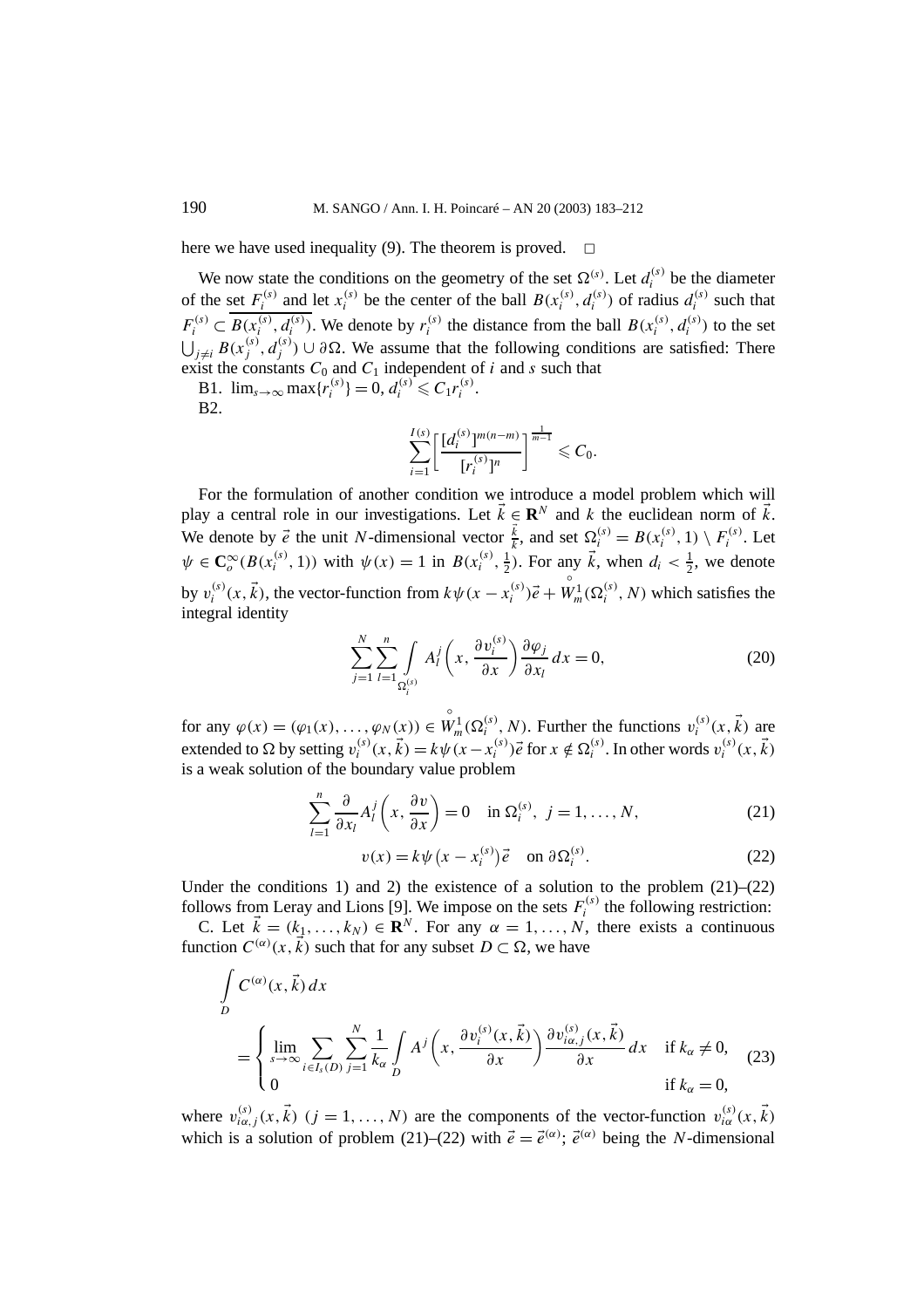vector whose  $\alpha$ th component equals  $k_\alpha/|k_\alpha|$  ( $k_\alpha \neq 0$ ) and the remaining components equal zero,  $I_s(D) = \{i = 1, \ldots, I(s): x_i^{(s)} \in D\}$ , and the convergence in the limit in (23) is uniform in  $\vec{k}$  with  $|\vec{k}| < \infty$ . We can look at the vector-function  $\vec{C}(x, \vec{k}) =$  $(C^{(1)}(x, \vec{k}), \ldots, C^{(N)}(x, \vec{k}))$  as the vector-valued analog of the additional term of capacity type in the works [17] and [18].

Now we are in a position to formulate our main result.

THEOREM 3. – *Let the conditions* 1), 2), B1, B2 *and* C *be satisfied. Assume that f* ∈  $W_q^1(\Omega, N)$  *with*  $q > n$ *, and let*  $u_s$  *be the sequence of solutions of problem* (1)– (2) which satisfies inequality (7) and converges weakly to the vector-function  $u_0$  in  $W_m^1(\Omega, N)$ . Then the sequence  $u_s$  converges strongly to  $u_0$  in  $W_p^1(\Omega, N)$  for every  $p \in (1, m)$ *, and the function*  $u_0$  *is a solution to the boundary value problem* 

$$
\sum_{l=1}^{n} \frac{\partial}{\partial x_l} A_l^j \left( x, \frac{\partial u}{\partial x} \right) + C^{(j)}(x, f(x) - u(x)) = 0 \quad \text{in } \Omega, \ j = 1, \dots, N,
$$
 (24)

$$
u(x) = f(x) \quad on \ \partial \Omega. \tag{25}
$$

When  $N = 1$ , this theorem is due to Skrypnik [17, Chap. 9]. The theorem will follow from a suitable asymptotic expansion of the solutions  $u_s$  of problem (1)–(2) which plays an important role in the construction of the limit problem  $(24)$ – $(25)$ . The asymptotic expansion and the derivation of the limit problem rely on the solutions of the model problems (21)–(22) and some of their integral and pointwise a priori estimates. In the next section we deal with these a priori estimates.

#### **3. Integral and pointwise estimates of the solutions of problem (21)–(22)**

## We start with

LEMMA 4. – Le the assumptions 1) and 2) be satisfied. Then for any vector  $\vec{k} \neq 0$ , *any solution*  $v_i^{(s)}(x, \vec{k}) \in k\psi(x - x_i^{(s)})\vec{e} +$  $W_m^1(\Omega_i^{(s)}, N)$  of problem (21)–(22) satisfies the *inequality*

$$
\left|v_i^{(s)}(x,\vec{k})\right| \leqslant k. \tag{26}
$$

*Proof. –* In the integral identity (20), let

$$
\varphi(x) = \begin{cases} 0 & \text{if } |v_i^{(s)}(x, \vec{k})| \leq k, \\ v_i^{(s)}(x, \vec{k}) - k\vec{e} & \text{if } |v_i^{(s)}(x, \vec{k})| > k. \end{cases}
$$

Let  $E_k = \{x \in \Omega: |v_i^{(s)}(x, \vec{k})| \leq k\}$ . Thus we have

$$
\int_{B(x_i^{(s)},1)\setminus E_k} \left|\frac{\partial v_i^{(s)}}{\partial x}\right|^m dx \leq \int_{B(x_i^{(s)},1)\setminus E_k} \sum_{j=1}^N A^j\left(x,\frac{\partial v_i^{(s)}}{\partial x}\right) \frac{\partial v_{ij}^{(s)}}{\partial x} dx = 0.
$$

This implies that either meas  $B(x_i^{(s)}, 1) \setminus E_k = 0$  or  $v_i^{(s)}$  has constant components. In the last case  $v_i^{(s)}(x, k) = k\vec{e}$ . Hence in both situations we have (26).  $\Box$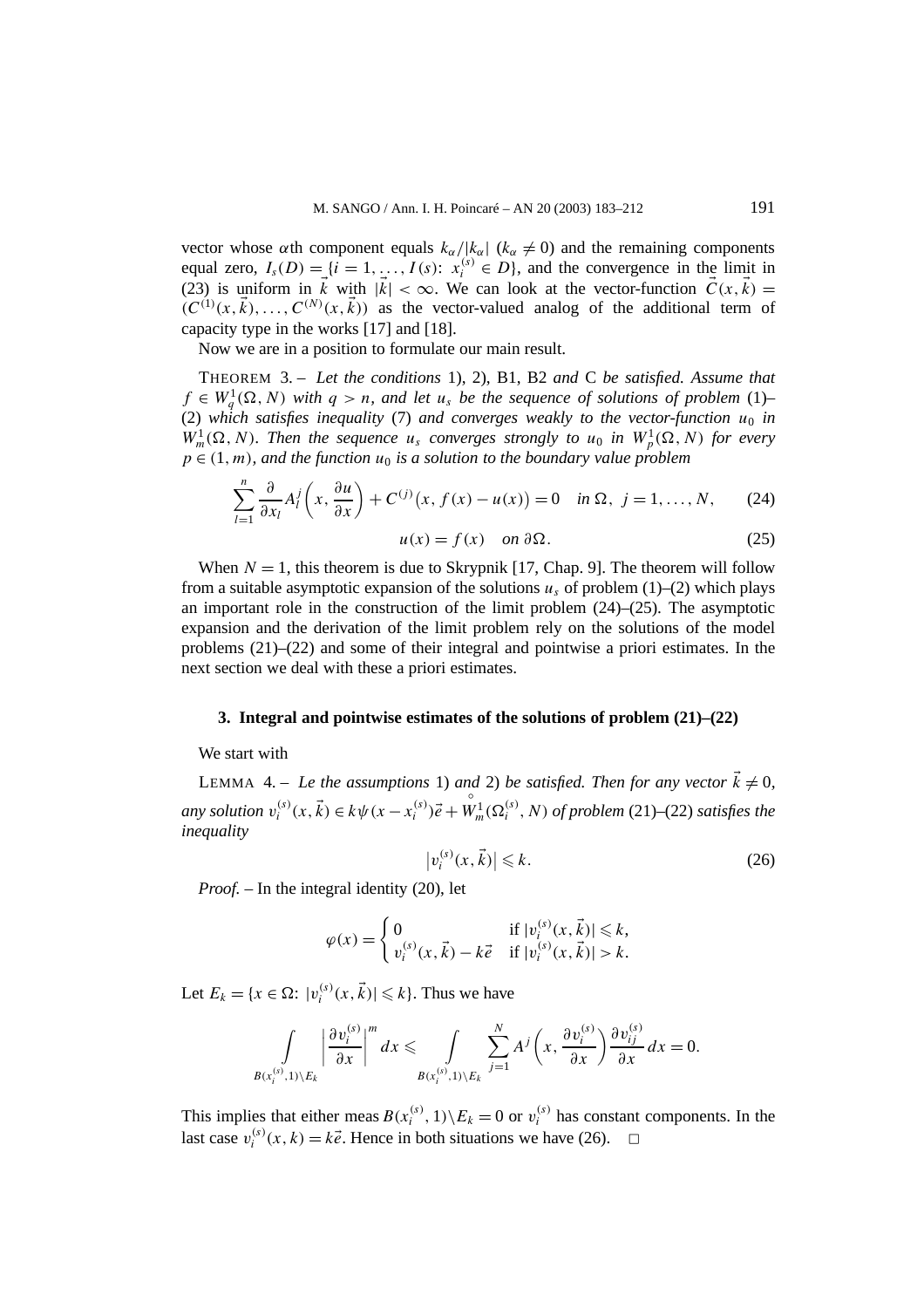In analogy with [13], we have

THEOREM 5. – *Let the conditions* 1*) and* 2*) be satisfied. Then there exist the constants*  $K_1$ ,  $K_2$  *and*  $K_3$  *depending only on N*, *n*, *m*, *v*<sub>1</sub>, *v*<sub>2</sub>, *v*<sub>3</sub> *such that for i* = 1,...,  $I(s)$ ,  $s = 1, 2, \ldots$ , for any solution  $v_i^{(s)}(x, \vec{k}) \in k\psi(x - x_i^{(s)})\vec{e}$  +  $W_m^1(\Omega_i^{(s)}, N)$ *of problem* (21)–(22) *the following claims hold*: 1*.*

$$
\int\limits_{B(x_i^{(s)},1)} \left|\frac{\partial v_i^{(s)}}{\partial x}\right|^m dx \leqslant K_1 k^m \left[d_i^{(s)}\right]^{n-m}.\tag{27}
$$

2*. For*  $0 < t < k$  *and*  $E_t = \{x \in B(x_i^{(s)}, 1) : |v_i^{(s)}(x, \vec{k})| \leq t\}$ 

$$
\int\limits_{E_l} \left| \frac{\partial v_i^{(s)}}{\partial x} \right|^m dx \leqslant K_2 t k^{m-1} \left[ d_i^{(s)} \right]^{n-m} . \tag{28}
$$

3*.*

$$
|v_i^{(s)}(x, \vec{k})| \le K_3 k \left[ \frac{d_i^{(s)}}{|x - x_i^{(s)}|} \right]^{\frac{n-m}{m-1}},\tag{29}
$$

*for any*  $x \in B(x_i^{(s)}, 1) \setminus B(x_i^{(s)}, d_i^{(s)})$ .

We prove the following

THEOREM 6. – Let  $\bar{k} = (\bar{k}_1, \ldots, \bar{k}_N)$  and  $\hat{k} = (\hat{k}_1, \ldots, \hat{k}_N)$  be some *N*-dimensional *vectors with*  $|\bar{k}|, |\hat{k}| < \infty$  *and let*  $v_i^{(s)}(x, \bar{k}) \in \bar{k}\psi(x - x_i^{(s)})$  +  $W_m^1(\Omega_i^{(s)}, N), v_i^{(s)}(x, \hat{k}) \in$  $\hat{k}\psi(x - x_i^{(s)}) +$  $W_m^1(\Omega_i^{(s)}, N)$  *be solutions of problem* (21)–(22)*. If the conditions* 1*) and* 2*) are satisfied, then the following inequalities hold*:

$$
\int_{B(x_i^{(s)},1)} \left| \frac{\partial}{\partial x} \left[ v_i^{(s)}(x,\bar{k}) - v_i^{(s)}(x,\hat{k}) \right] \right|^m \leqslant K_4 |\bar{k} - \hat{k}|^{\frac{m}{m-1}} \left[ d_i^{(s)} \right]^{n-m},\tag{30}
$$

*and for*  $\bar{k}_{\alpha}$ *,*  $\hat{k}_{\alpha} \neq 0$ *,* 

$$
\left| \sum_{j=1}^{N} \int_{B(x_i^{(s)},1)} \left\{ A^j \left( x, \frac{\partial v_i^{(s)}(x,\bar{k})}{\partial x} \right) \frac{1}{\bar{k}_{\alpha}} \frac{\partial v_{i\alpha}^{(s)}(x,\bar{k})}{\partial x} - A^j \left( x, \frac{\partial v_i^{(s)}(x,\hat{k})}{\partial x} \right) \frac{1}{\hat{k}_{\alpha}} \frac{\partial v_{i\alpha}^{(s)}(x,\hat{k})}{\partial x} \right\} dx \right| \leq K_5 |\bar{k} - \hat{k}|^{\frac{1}{m-1}} [d_i^{(s)}]^{n-m}; \quad (31)
$$

*the constants*  $K_4$  *and*  $K_5$  *depend only on*  $N$ *, n, m, v*<sub>1</sub>*, v*<sub>2</sub>*, v*<sub>3</sub>*.*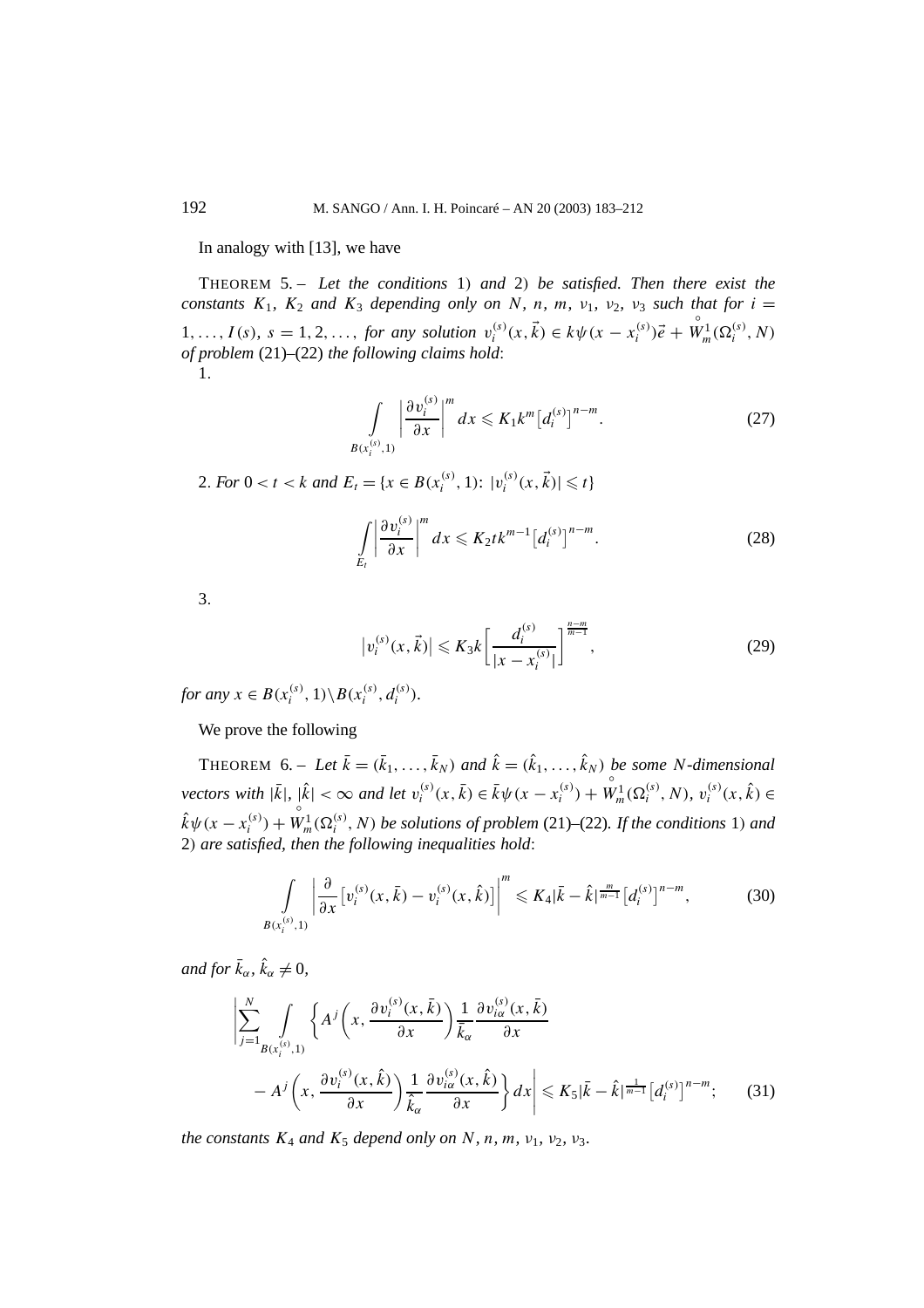*Proof.* – For simplicity, we write  $\bar{v}(x) = v_i^{(s)}(x, \bar{k})$ ,  $\hat{v}(x) = v_i^{(s)}(x, \hat{k})$ . Substituting the test function

$$
\varphi(x) = \bar{v}(x) - \hat{v}(x) - |\bar{k} - \hat{k}| \psi\left(\frac{x - x_i^{(s)}}{d_i^{(s)}}\right) \vec{q},
$$

with  $\vec{q} = \frac{\vec{k}-\hat{k}}{|\vec{k}-\hat{k}|}$ ,  $\psi \in \mathbb{C}_o^{\infty}(B(x_i^{(s)}, 1))$ ,  $\psi(y) = 1$  in  $B(x_i^{(s)}, \frac{1}{2})$ , in the integral identity (20) for  $\bar{v}$  and  $\hat{v}$ , and subtracting the resulting equations from each other, and using the condition 2), we get

$$
\int\limits_{B(x_i^{(s)},1)} \left| \frac{\partial (\bar{v}-\hat{v})}{\partial x} \right|^m dx \leqslant C\{I_1 + I_2 + I_3\},\tag{32}
$$

where

$$
I_1 = \frac{|\bar{k} - \hat{k}|}{d_i^{(s)}} \int_{B(x_i^{(s)}, 1)} |\psi'| \left| \frac{\partial(\bar{v} - \hat{v})}{\partial x} \right| dx,
$$
  
\n
$$
I_2 = \frac{|\bar{k} - \hat{k}|}{d_i^{(s)}} \int_{B(x_i^{(s)}, 1)} |\psi'| \left| \frac{\partial \bar{v}}{\partial x} \right|^{m-2} \left| \frac{\partial(\bar{v} - \hat{v})}{\partial x} \right| dx,
$$
  
\n
$$
I_3 = \frac{|\bar{k} - \hat{k}|}{d_i^{(s)}} \int_{B(x_i^{(s)}, 1)} |\psi'| \left| \frac{\partial \hat{v}}{\partial x} \right|^{m-2} \left| \frac{\partial(\bar{v} - \hat{v})}{\partial x} \right| dx.
$$

By Young's inequality, we have

$$
I_{1} \leqslant \varepsilon \int\limits_{B(x_{i}^{(s)},1)} \left| \frac{\partial(\bar{v}-\hat{v})}{\partial x} \right|^{m} dx + C_{\varepsilon} |\hat{k}-\bar{k}|^{\frac{m}{m-1}} \left[ d_{i}^{(s)} \right]^{n-m},
$$
\n
$$
I_{2} \leqslant \varepsilon \int\limits_{B(x_{i}^{(s)},1)} \left| \frac{\partial(\bar{v}-\hat{v})}{\partial x} \right|^{m} dx + C_{\varepsilon} \left[ \frac{|\bar{k}-\hat{k}|}{d_{i}^{(s)}} \right]^{\frac{m}{m-1}} \int\limits_{B(x_{i}^{(s)},1)} \left[ |\psi'| \left| \frac{\partial \bar{v}}{\partial x} \right|^{m-2} \right]^{\frac{m}{m-1}} dx.
$$
\n(33)

Applying Hölder's inequality to the second integral in the right-hand side of this inequality and using inequality (27), we get

$$
I_2 \leqslant \varepsilon \int\limits_{B(x_i^{(s)},1)} \left| \frac{\partial (\bar{v}-\hat{v})}{\partial x} \right|^m dx + C |\bar{k}-\hat{k}|^{\frac{m}{m-1}} |\bar{k}|^{\frac{m(m-2)}{m-1}} \left[ d_i^{(s)} \right]^{n-m} . \tag{34}
$$

We estimate  $I_3$  analogously. Thus from (32)–(34), with  $\varepsilon$  sufficiently small, we obtain (30).

Next we prove (31). We substitute the test functions

$$
\varphi(x) = \frac{1}{\bar{k}_{\alpha}} v_{i\alpha}^{(s)}(x, \bar{k}) - \psi\left(\frac{x - x_i^{(s)}}{d_i^{(s)}}\right) \vec{e}^{(\alpha)}
$$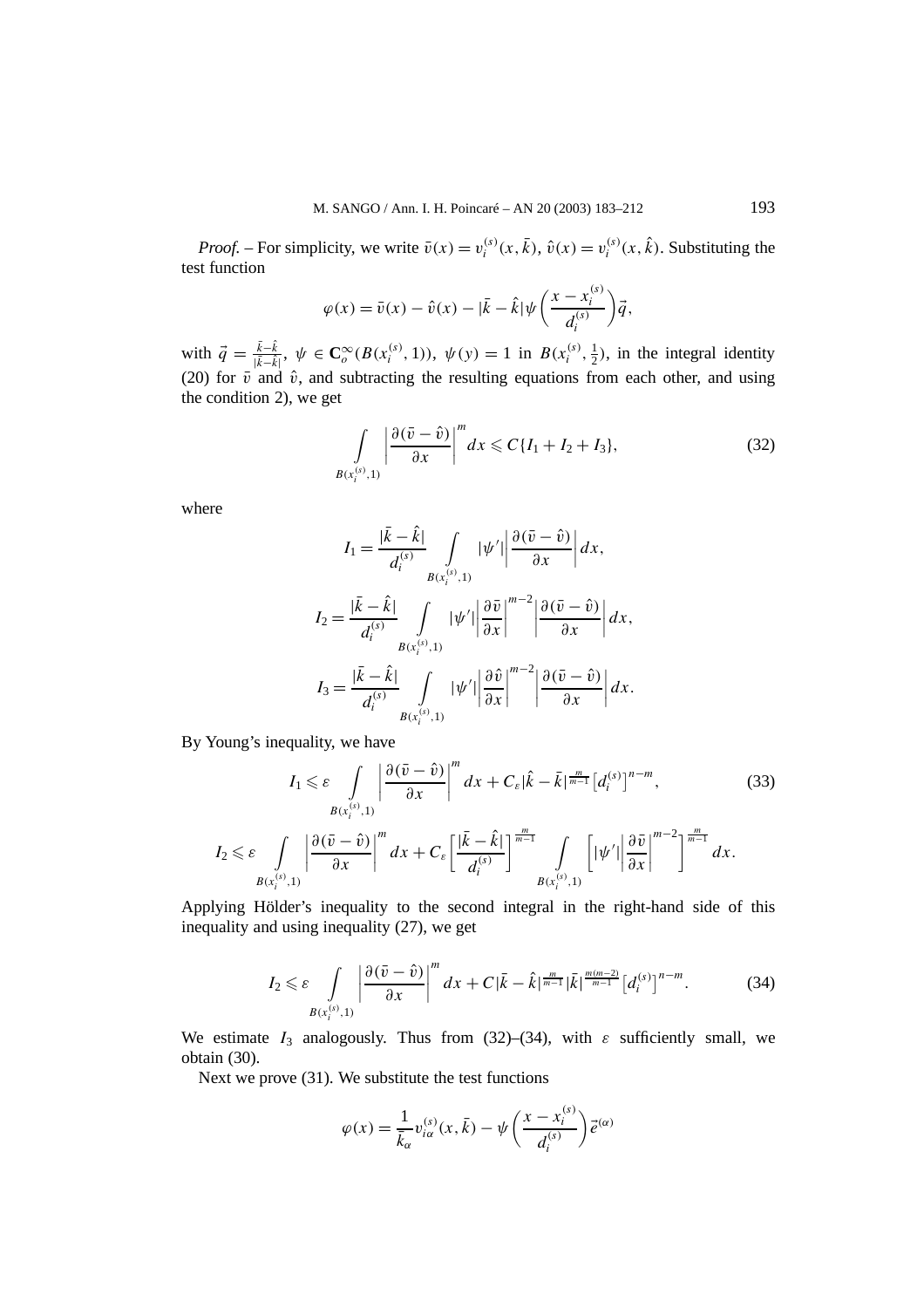and

$$
\varphi(x) = \frac{1}{\hat{k}_{\alpha}} v_{i\alpha}^{(s)}(x,\hat{k}) - \psi\left(\frac{x - x_i^{(s)}}{d_i^{(s)}}\right) \vec{e}^{(\alpha)},
$$

in the integral identity (20) corresponding to  $v_i^{(s)}(x, \bar{k})$  and  $v_i^{(s)}(x, \hat{k})$  respectively, the function  $v_{i\alpha}^{(s)}(x, \vec{k})$  are defined as in the formulation of condition C. Subtracting the resulting equations from each other, we get

$$
\sum_{j=1}^{N} \int_{B(x_i^{(s)},1)} \left\{ A^j \left( x, \frac{\partial \bar{v}}{\partial x} \right) \frac{1}{\bar{k}_{\alpha}} \frac{\partial v_{i\alpha}^{(s)}(x,\bar{k})}{\partial x} - A^j \left( x, \frac{\partial \hat{v}}{\partial x} \right) \frac{1}{\hat{k}_{\alpha}} \frac{\partial v_{i\alpha}^{(s)}(x,\hat{k})}{\partial x} \right\} dx
$$
  

$$
\leqslant \sum_{j=1}^{N} \int_{B(x_i^{(s)},1)} \left| A^j \left( x, \frac{\partial \bar{v}}{\partial x} \right) - A^j \left( x, \frac{\partial \hat{v}}{\partial x} \right) \right| \left| \frac{\partial \psi}{\partial x} \right| dx = J_1.
$$
 (35)

Let us estimate  $J_1$ . From condition 2) and Hölder's inequality, we have

$$
J_{1} \leq C \bigg\{ \int\limits_{B(x_{i}^{(s)},1)} \bigg| \frac{\partial (\bar{v}-\hat{v})}{\partial x} \bigg|^{m} dx \bigg\}^{\frac{1}{m}} \bigg[ d_{i}^{(s)} \bigg]^{\frac{n(m-1)}{m}-1} + C \bigg[ \bigg\{ \int\limits_{B(x_{i}^{(s)},1)} \bigg| \frac{\partial \bar{v}}{\partial x} \bigg|^{m} dx \bigg\}^{\frac{m-2}{m}} + \bigg\{ \int\limits_{B(x_{i}^{(s)},1)} \bigg| \frac{\partial \hat{v}}{\partial x} \bigg|^{m} dx \bigg\}^{\frac{m-2}{m}} \bigg]
$$
  
\$\times \bigg\{ \int\limits\_{B(x\_{i}^{(s)},1)} \bigg| \frac{\partial (\bar{v}-\hat{v})}{\partial x} \bigg|^{m} dx \bigg\}^{\frac{1}{m}} \bigg[ d\_{i}^{(s)} \bigg]^{\frac{n-m}{m}}.

Thus from  $(27)$  and  $(30)$ , we get

$$
J_1 \leqslant C |\bar{k} - \hat{k}|^{\frac{1}{m-1}} [d_i^{(s)}]^{n-m}.
$$

(31) immediately follows from this inequality and inequality (35). The theorem is proved.  $\square$ 

### **4. Asymptotic expansion of the sequence of solutions**

In this section we construct an asymptotic expansion for the sequence of solutions  $u_s$ of the problem (1)–(2) with a remainder. We prove the convergence of the remainder term to zero in appropriate topologies. Let us introduce the sequence

$$
\rho_i^{(s)} = \max\bigg\{ \bigg(1 + \frac{1}{2C_1}\bigg) d_i^{(s)}, \frac{1}{2C_3} [r_i^{(s)}]^{\frac{n}{n-m}} \ln^2 r_i^{(s)} \bigg\},\,
$$

where  $C_1$  is the constant from hypothesis B1 and

$$
C_3 = \max_{0 \leq t \leq \text{diam}\,\Omega} \left\{ t^{\frac{m}{n-m}} \ln^2 t \right\}.
$$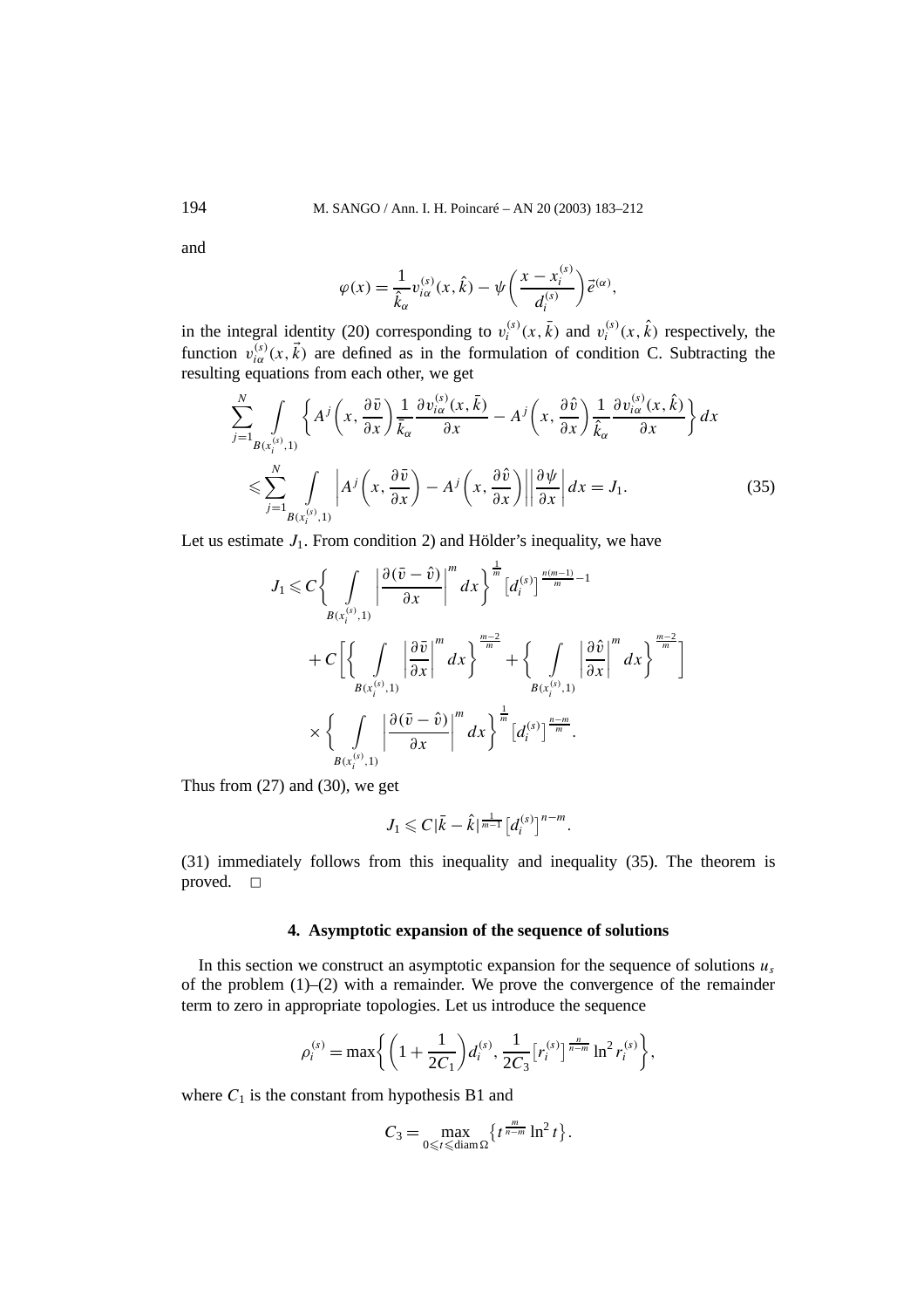A simple calculation shows that

$$
\rho_i^{(s)} \leq d_i^{(s)} + \frac{r_i^{(s)}}{2},
$$

and from the definition of the numbers  $d_i^{(s)}$  and  $r_i^{(s)}$ , it follows that the balls  $B(x_i^{(s)}, d_i^{(s)} +$ *r*<sup>(s)</sup>/2) (*i* = 1, ..., *I*(s)) are pairwise disjoint. Let  $\theta_1$ ,  $\theta_2$  and  $\theta_3$  be some numbers such that  $0 < \theta_3 < \theta_2 < \theta_1 < 1$ . We consider the infinitely differentiable functions  $\chi_i$ ,  $j = 1, 2$ , satisfying the conditions:  $0 \le \chi_i(t) \le 1$ ,  $\chi_i(t) = 1$  if  $t < \theta_{i+1}$ ,  $\chi_i(t) = 0$  if  $t > \theta_j$ ,  $\chi'_j(t) < \infty$  ( $j = 1, 2$ ). We introduce the functions

$$
\psi_i^{(s)}(x) = \chi_1\bigg(\frac{|x - x_i^{(s)}|}{\rho_i^{(s)}}\bigg), \ \varphi_i^{(s)}(x) = \chi_2\bigg(\frac{|x - x_i^{(s)}|}{\rho_i^{(s)}}\bigg); \quad i = 1, \dots, I(s).
$$

We set

$$
I'_{s} = \left\{ i = 1, ..., I(s): \theta_{1} d_{i}^{(s)} \geqslant \frac{1}{2C_{3}} [r_{i}^{(s)}]^{\frac{n}{n-m}} \ln^{2} r_{i}^{(s)} \right\},
$$
  

$$
I''_{s} = \left\{ i = 1, ..., I(s): \theta_{1} d_{i}^{(s)} < \frac{1}{2C_{3}} [r_{i}^{(s)}]^{\frac{n}{n-m}} \ln^{2} r_{i}^{(s)} \right\}.
$$

We have

LEMMA 7. – *If conditions* B1 *and* B2 *are satisfied, then*

$$
\lim_{s \to \infty} \sum_{i \in I'_s} [d_i^{(s)}]^{n-m} = 0,
$$
\n(36)

$$
\lim_{s \to \infty} \sum_{i \in I_s^{\prime\prime}} [\rho_i^{(s)}]^n = 0.
$$
\n(37)

*Proof. –* We have

$$
\sum_{i\in I'_s} [d_i^{(s)}]^{n-m} \leq C \max_{1\leq i\leq I(s)} \left\{ \frac{1}{[\ln r_i^{(s)}]^{2\frac{n-m}{m-1}}} \right\} \sum_{i\in I'_s} \left[ \frac{[d_i^{(s)}]^{m(n-m)}}{[r_i^{(s)}]^{n}} \right]^{\frac{1}{m-1}}.
$$

By condition B2, (36) follows from a passage to the limit as  $s \to \infty$  in the above inequality; here we have made use of the definition of the set  $I'_s$ .

For the proof of the relation (37), we note that since the balls  $B(x_i^{(s)}, d_i^{(s)} + r_i^{(s)}/2)$ ,  $i = 1, \ldots, I(s)$  are pairwise disjoint and  $\Omega$  is bounded, it follows that

$$
\sum_{i=1}^{I(s)} [r_i^{(s)}]^n \leq C; \tag{38}
$$

*C* is a constant independent of *s*. We have, by the definition of the set  $I''_s$ ,

$$
\sum_{i \in I''_s} [\rho_i^{(s)}]^n \leq \left[\frac{1}{2C_3}\right]^n \max_{1 \leq i \leq I(s)} \{[r_i^{(s)}]^{\frac{nm}{n-m}} \ln^{2n} r_i^{(s)}\} \sum_{i \in I''_s} [r_i^{(s)}]^n.
$$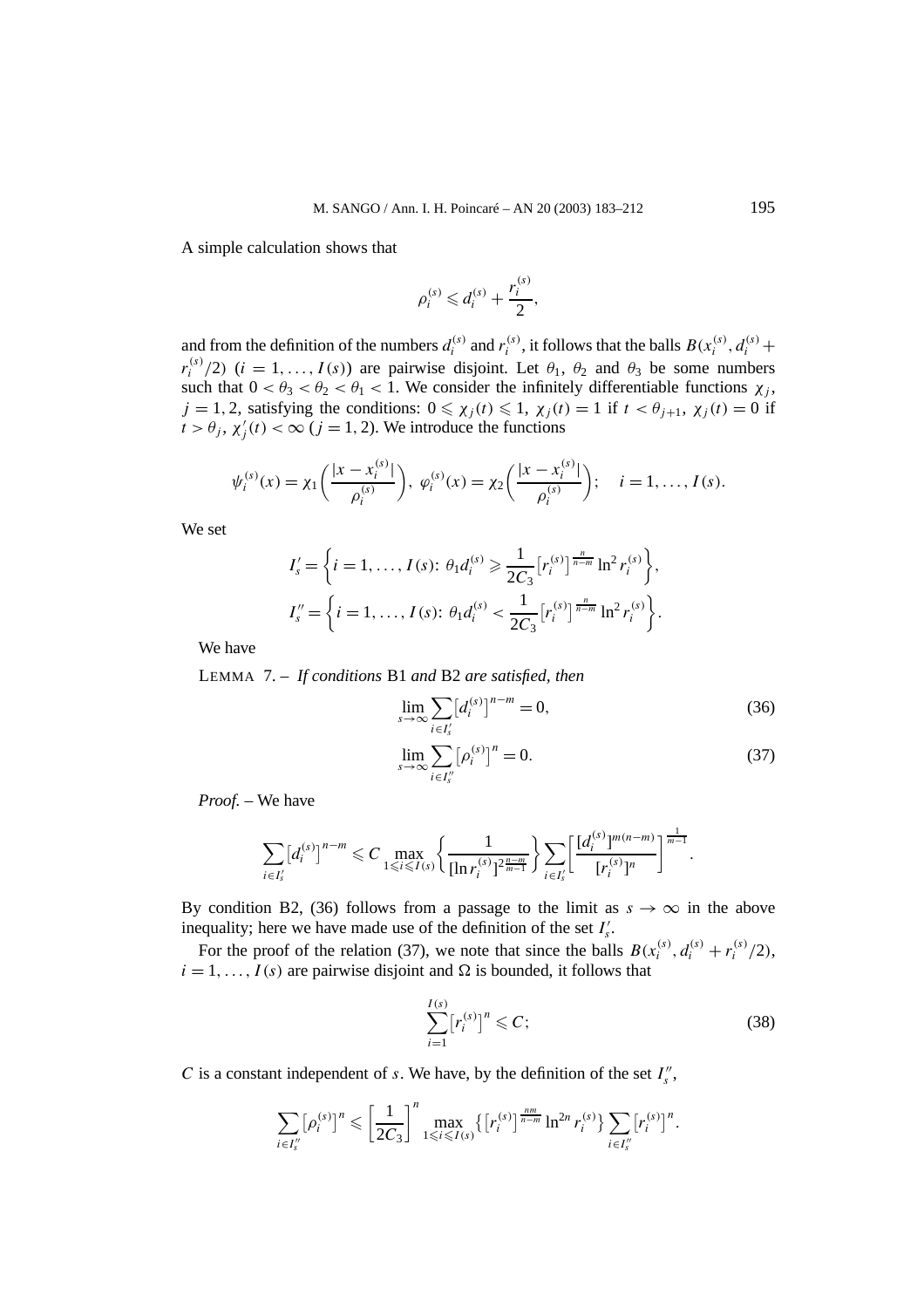A passage to the limit in both sides of this inequality and the relation (38) yield (37). The lemma is proved.  $\square$ 

As an immediate consequence of Lemma 7, we have

$$
\lim_{s \to \infty} \sum_{i=1}^{I(s)} [\rho_i^{(s)}]^n = 0.
$$
\n(39)

Further we see that

$$
\sum_{i=1}^{I(s)} [d_i^{(s)}]^{n-m} < C; \tag{40}
$$

*C* is independent of *s*. Indeed by Hölder's inequality, we have

$$
\sum_{i=1}^{I(s)} [d_i^{(s)}]^{n-m} \leqslant \left\{ \sum_{i=1}^{I(s)} \left[ \frac{[d_i^{(s)}]^{n-m}}{[r_i^{(s)}]_m^{\frac{n}{m}}} \right]^{\frac{m}{m-1}} \right\}^{\frac{m-1}{m}} \left\{ \sum_{i=1}^{I(s)} [r_i^{(s)}]^{n} \right\}^{\frac{1}{m}}.
$$

Thus, (40) is an immediate consequence of condition B2 and relation (39). Inequality (40) implies in particular that

$$
\lim_{s \to \infty} \sum_{i=1}^{I(s)} [d_i^{(s)}]^n = 0;
$$

i.e., the set  $\bigcup_{i=1}^{I(s)} F_i^{(s)}$  vanishes as  $s \to \infty$ .

Now we are in a position to construct the asymptotic expansion of the sequence of solutions  $u_s$  of the problem (1)–(2). We assume that  $u_s$  satisfies the inequalities (7) and (8) and converges weakly to the vector-function  $u_0 \in f +$  $W_m^1(\Omega, N)$  with  $f \in$  $W_q^1(\Omega, N)$  and  $q > n$ . We denote the means of the functions  $u_0$  and f over the balls  $B_i^{(s)} =: B(x_i^{(s)}, 1)$  by

$$
u_i^{(s)} = \oint_{B_i^s} u_0(x) dx =: \frac{1}{\text{meas } B_i^{(s)}} \int_{B_i^{(s)}} u_0(x) dx,
$$
  

$$
f_i^{(s)} = \frac{1}{\text{meas } B_i^{(s)}} \int_{B_i^{(s)}} f(x) dx,
$$

respectively. In the sequel we set  $D_i^{(s)} =: B(x_i^{(s)}, \theta_2 \rho_i^{(s)})$ .

We seek a solution of problem  $(1)$ – $(2)$  in the form

$$
u_s(x) = u_0(x) + \sum_{k=1}^4 R_s^{(k)}(x) + w_s(x),
$$
\n(41)

where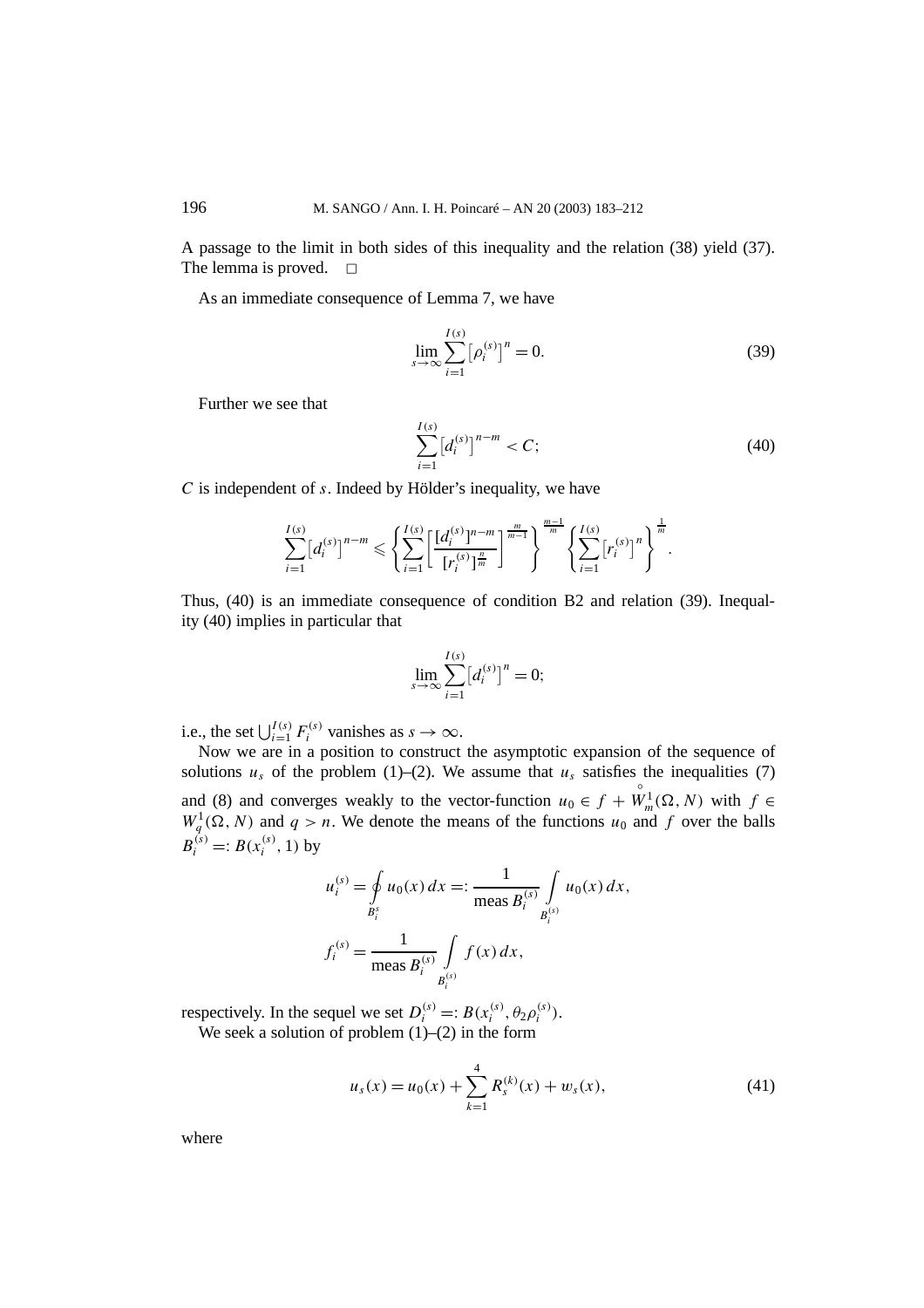M. SANGO / Ann. I. H. Poincaré – AN 20 (2003) 183–212 197

$$
R_s^{(1)}(x) = \sum_{i \in I'_s} \{ [u_i^{(s)} - u_0(x)] + [f(x) - f_i^{(s)}] \} \psi_i^{(s)}(x),
$$
  
\n
$$
R_s^{(2)} = \sum_{i \in I''_s} \{ [u_i^{(s)} - u_0(x)] + [f(x) - f_i^{(s)}] \} \varphi_i^{(s)}(x),
$$
  
\n
$$
R_s^{(3)} = \sum_{i \in I'_s} v_i^{(s)}(x, f_i^{(s)} - u_i^{(s)}) \varphi_i^{(s)}(x),
$$
  
\n
$$
R_s^{(4)} = \sum_{i \in I''_s} v_i^{(s)}(x, f_i^{(s)} - u_i^{(s)}) \varphi_i^{(s)}(x),
$$

where  $v_i^{(s)}(x, f_i^{(s)} - u_i^{(s)})$  is a solution of problem (21)–(22) with  $k = |f_i^{(s)} - u_i^{(s)}|$  and  $\vec{e} = \frac{f_i^{(s)} - u_i^{(s)}}{|f_i^{(s)} - u_i^{(s)}|}$ ,  $w_s$  is the remainder term whose behavior will be dealt with in the following corrector result which gives a justification of the expansion (41). For simplicity we shall write  $v_i^{(s)}(x, f_i^{(s)} - u_i)$  as  $v_i^{(s)}$  and indicate "converge to" by  $\rightarrow$ .

THEOREM 8. – *Let the conditions of Theorem* 3 *be satisfied. Then* 1.  $R_s^{(k)} \to 0$  strongly in  $W_m^1(\Omega, N)$  ( $k = 1, 2, 3$ ). 2.  $R_s^{(4)} \rightarrow 0$  weakly in  $W_m^1(\Omega, N)$  and strongly in  $W_p^1(\Omega, N)$  for all  $p \in (1, m)$ . 3.  $w_s \to 0$  strongly in  $W_m^1(\Omega, N)$ .

*Proof. – Proof of* 1*.* We have

$$
\|R_{s}^{(1)}\|_{L_{m}(\Omega, N)} \leqslant \sum_{i \in I'_{s} \Omega} \left[ \left|u_{i}^{(s)} - u_{0}(x)\right|^{m} + \left|f_{i}^{(s)} - f(x)\right|^{m}\right] \left|\psi_{i}^{(s)}\right|^{m} dx.
$$

Theorem 2 implies that  $u_0$  is uniformly bounded in  $\Omega$ . Thus using inequality (9), Poincare inequality and the definition of  $I'_s$ , we get

$$
||R_s^{(1)}||_{L_m(\Omega,N)} \leqslant C \sum_{i \in I'_s} [d_i^{(s)}]^{n-m}.
$$
\n(42)

Next

$$
\left\|\frac{\partial R_{s}^{(1)}}{\partial x}\right\|_{L_{m}(\Omega, N)} \leq C \sum_{i \in I'_{s} \Omega} \left\{ \left[ \left| u_{i}^{(s)} - u_{0}(x) \right|^{m} + \left| f_{i}^{(s)} - f(x) \right|^{m} \right] \left| \frac{\partial \psi_{i}^{(s)}}{\partial x} \right|^{m} + \left[ \left| \frac{\partial u_{0}}{\partial x} \right|^{m} + \left| \frac{\partial f}{\partial x} \right|^{m} \right] \left| \psi_{i}^{(s)}(x) \right|^{m} \right\} dx
$$
  

$$
\leq C \left\{ \sum_{i \in I'_{s}} [d_{i}^{(s)}]^{n-m} + \int_{\Omega} \left[ \left| \frac{\partial u_{0}}{\partial x} \right|^{m} + \left| \frac{\partial f}{\partial x} \right|^{m} \right] \sum_{i \in I'_{s}} \left| \psi_{i}^{(s)}(x) \right|^{m} dx \right\},
$$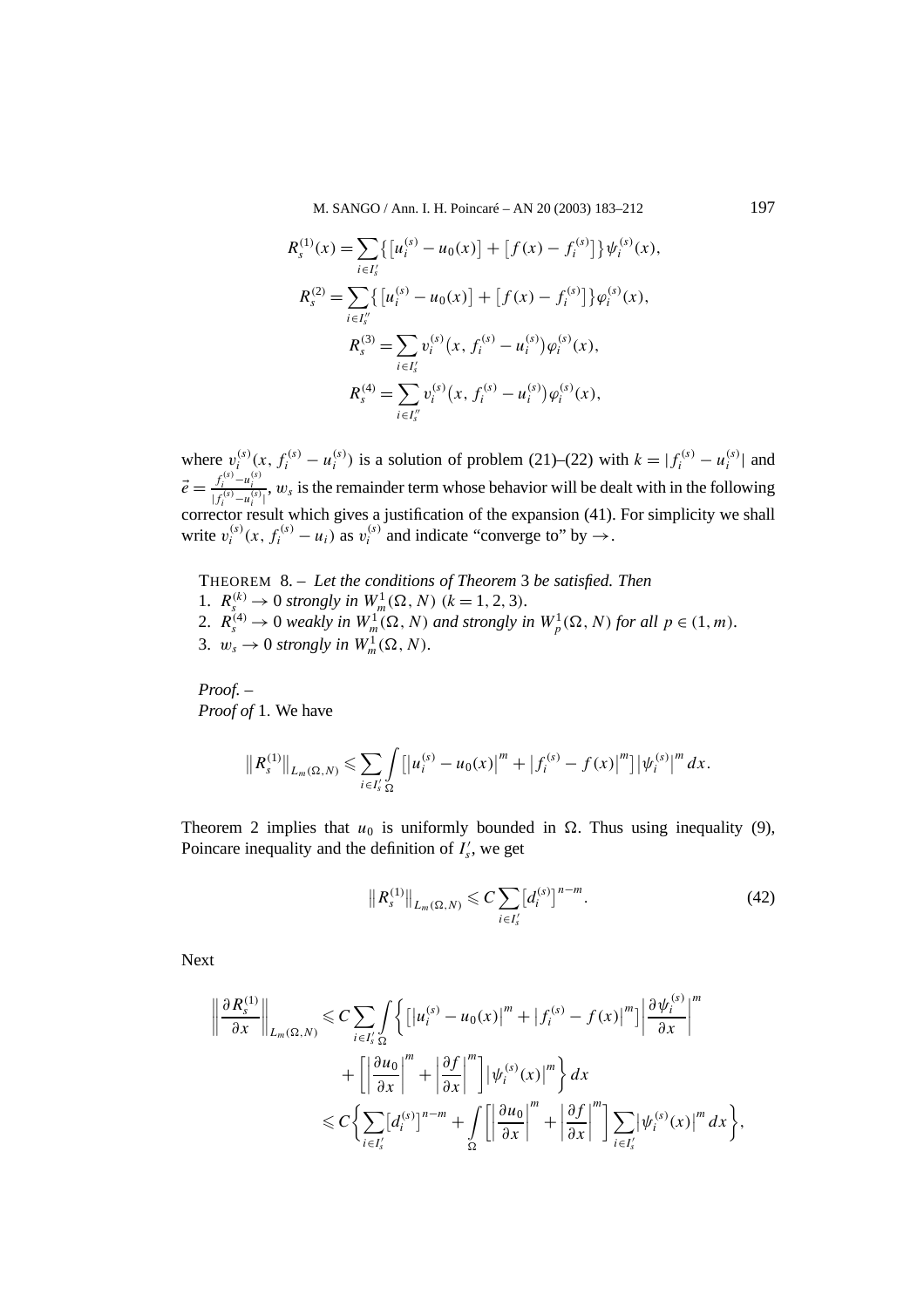where as above, we have used Theorem 2, inequality (9) and the definition of  $I'_s$ . The function  $\Phi_s(x) = \sum_{i \in I'_s} |\psi_i^{(s)}(x)|^m$  is bounded and by Poincare's inequality, we have

$$
\int_{\Omega} \Phi_s(x) dx \leqslant C \sum_{i \in I'_s} \int_{D_i^{(s)}} \left| \frac{\partial \psi_i^{(s)}}{\partial x} \right|^m dx \leqslant C \sum_{i \in I'_s} [d_i^{(s)}]^{n-m}.
$$

Thus, we get

$$
\lim_{s \to \infty} \left\| \frac{\partial R_s^{(1)}}{\partial x} \right\|_{L_m(\Omega, N)} \leqslant C \sum_{i \in I'_s} \left[ d_i^{(s)} \right]^{n-m} . \tag{43}
$$

Passing to the limit in (42) and (43) and using (36), we obtain that  $R_1^{(s)}$  converges to zero strongly in  $W_m^1(\Omega, N)$ .

In a similar fashion we show that

$$
\lim_{s \to \infty} \|R_s^{(2)}\|_{W_m^1(\Omega, N)} = 0. \tag{44}
$$

Next we have

$$
||R_s^{(3)}||_{L_m(\Omega,N)} \leq \sum_{i \in I'_s} \int_{\Omega} \left| v_i^{(s)}(x, f_i^{(s)} - u_i^{(s)}) \right|^m \left| \varphi_i^{(s)} \right|^m dx
$$
  

$$
\leq C \sum_{i \in I'_s} \int_{\Omega} \left| \frac{\partial v_i^{(s)}}{\partial x} \right|^m dx \leq C \sum_{i \in I'_s} [d_i^{(s)}]^{n-m},
$$

where we have used Poincare inequality and inequality (27) from Theorem 5. Next **v** 

$$
\left\|\frac{\partial R_s^{(3)}}{\partial x}\right\|_{L_m(\Omega,N)} \leqslant C \sum_{i\in I'_s} \int_{\Omega} \left[|v_i^{(s)}(x)|^m \left|\frac{\partial \varphi_i^{(s)}}{\partial x}\right|^m + \left|\frac{\partial v_i^{(s)}}{\partial x}\right| |\varphi_i^{(s)}(x)|^m\right] dx
$$
  

$$
\leqslant C \sum_{i\in I'_s} [d_i^{(s)}]^{n-m}.
$$

Here we have used the boundedness of  $v_i^{(s)}$ , the definition of  $\varphi_i^{(s)}$  and the inequality (27) from Theorem 5. Combining this inequality and the previous one and taking account of (36), we get

$$
\lim_{s \to \infty} \|R_s^{(3)}\|_{W_m^1(\Omega, N)} = 0. \tag{45}
$$

Part 1 of the theorem is proved.

*Proof of* 2. By Theorem 5 (inequality (27)) and the boundedness of  $v_i^{(s)}$  we have

$$
||R_{s}^{(4)}||_{W_{m}^{1}(\Omega, N)}^{m} \leq C \sum_{i \in I_{s}''}\left\{\left[d_{i}^{(s)}\right]^{n-m}+\left[\rho_{i}^{(s)}\right]^{n}\right\}.
$$

Thus the relation (40) and (39) imply

$$
\lim_{s\to\infty} \left\| R_s^{(4)} \right\|_{W_m^1(\Omega,N)} < \infty. \tag{46}
$$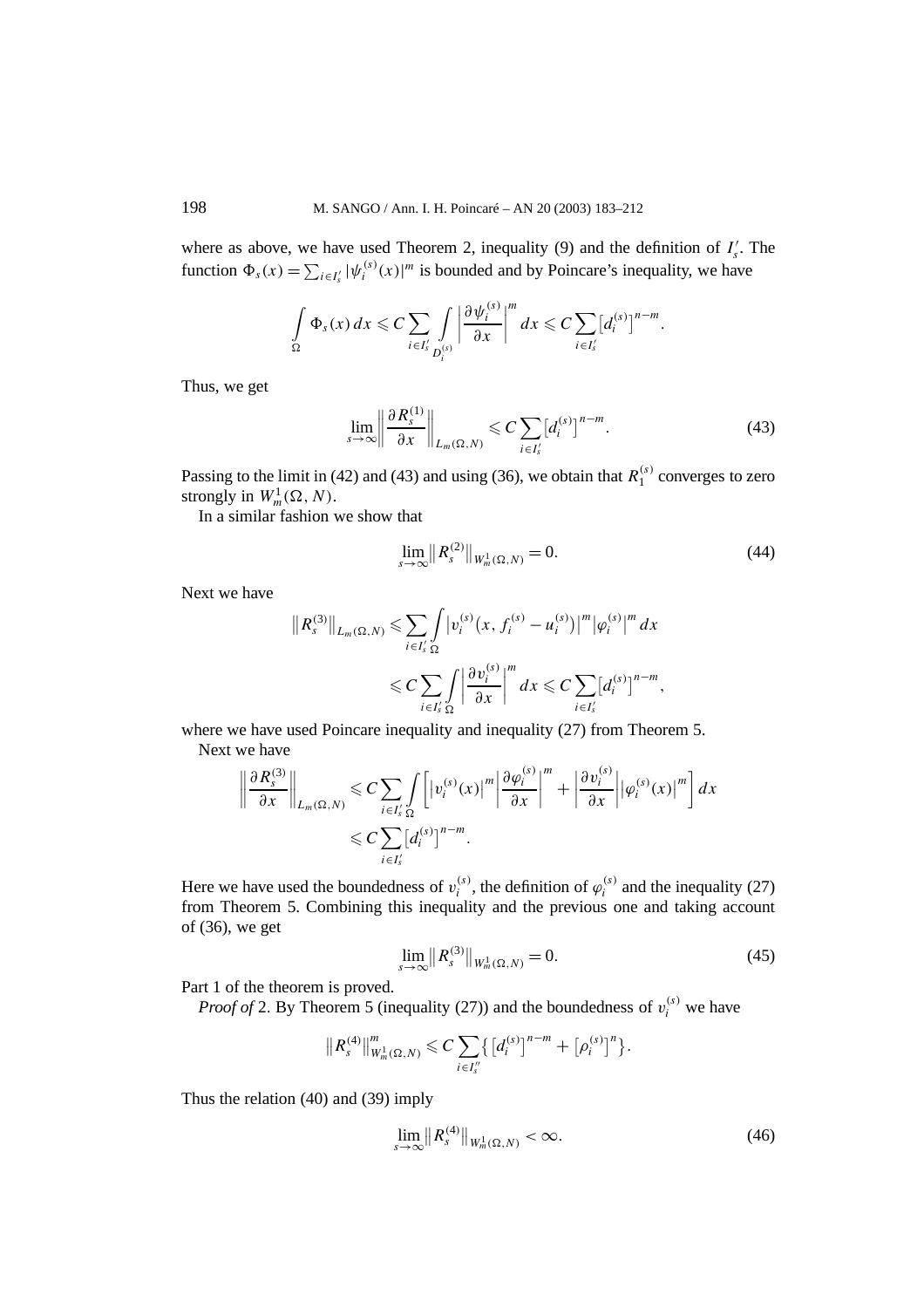We deduce from here that  $R_s^{(4)}$  converges weakly in  $W_m^1(\Omega, N)$ . Next by Hölder's inequality and (46), we have for  $1 < p < m$ 

$$
||R_{s}^{(4)}||_{W_{p}^{1}(\Omega, N)} \leq C||R_{s}^{(4)}||_{W_{m}^{1}(\Omega, N)} \left\{\sum_{i \in I_{s}^{''}} \text{meas } D_{i}^{(s)}\right\}^{\frac{1}{p} - \frac{1}{m}} \leq C \left\{\sum_{i \in I_{s}^{''}} [\rho_{i}^{(s)}]^{n}\right\}^{\frac{1}{p} - \frac{1}{m}};
$$

we have used the fact that  $\varphi_i^{(s)}(x) = 0$  outside  $\bigcup_{i=1}^{I(s)} D_i^{(s)}$ . Hence by relation (37), we get

$$
\lim_{s \to \infty} \|R_s^{(4)}\|_{W_p^1(\Omega, N)} = 0.
$$
\n(47)

This implies the claimed strong convergence of  $R_s^{(4)}$  to zero in  $W_p^1(\Omega, N)$ .

*Proof of* 3. From the assertions 1 and 2 of the theorem and the weak convergence of  $u_s$  to *u* in  $W_m^1(\Omega, N)$ , it clearly follows that  $w_s$  weakly converges to zero in  $W_m^1(\Omega, N)$ . Furthermore, since the sequence  $w_s$  is uniformly bounded, we also have that  $w_s$  strongly converges to zero in any  $L_r(\Omega, N)$  for all  $r < \infty$  by Sobolev embedding's theorem.

We have *ws* ∈  $W_m^1(\Omega^{(s)}, N)$ ; in particular  $w_s(x) = 0$  in  $\bigcup_i^{I(s)} F_i^{(s)}$ . Hence we can substitute  $\varphi(x) = w_s(x) = (w_{s1}(x), \ldots, w_{sN}(x))$  in the integral identity (6) and get

$$
\sum_{j=1}^{N} \int_{\Omega} A^{j} \left( x, \frac{\partial u_{s}}{\partial x} \right) \frac{\partial w_{sj}(x)}{\partial x} dx = 0.
$$
 (48)

We rewrite the left-hand side of (48) as

$$
\sum_{j=1}^N \int\limits_{\Omega^{(s)}} A^j \left(x, \frac{\partial u_s}{\partial x}\right) \frac{\partial w_{sj}(x)}{\partial x} dx = I_1^{(s)} + I_2^{(s)} + I_3^{(s)} + I_4^{(s)},
$$

where

$$
I_1^{(s)} = \int_{\Omega} \sum_{j=1}^N \left[ A^j \left( x, \frac{\partial u_s}{\partial x} \right) - A^j \left( x, \frac{\partial u_s}{\partial x} - \frac{\partial w_s}{\partial x} \right) \right] \frac{\partial w_{sj}(x)}{\partial x} dx,
$$
  

$$
I_2^{(s)} = \int_{\Omega} \sum_{j=1}^N \left[ A^j \left( x, \frac{\partial u_s}{\partial x} - \frac{\partial w_s}{\partial x} \right) - A^j \left( x, \frac{\partial u_0}{\partial x} + \frac{\partial R_s^{(4)}}{\partial x} \right) \right] \frac{\partial w_{sj}(x)}{\partial x} dx,
$$
  

$$
I_3^{(s)} = \int_{\Omega} \sum_{j=1}^N \left[ A^j \left( x, \frac{\partial u_0}{\partial x} + \frac{\partial R_s^{(4)}}{\partial x} \right) - A^j \left( x, \frac{\partial R_s^{(4)}}{\partial x} \right) \right] \frac{\partial w_{sj}(x)}{\partial x} dx,
$$
  

$$
I_4^{(s)} = \int_{\Omega} \sum_{j=1}^N A^j \left( x, \frac{\partial R_s^{(4)}}{\partial x} \right) \frac{\partial w_{sj}(x)}{\partial x} dx.
$$

By condition (4) on the  $A<sup>j</sup>$ 's, we obtain the estimate

$$
I_1^{(s)} \geqslant \nu_2 \int\limits_{\Omega} \left| \frac{\partial w_s}{\partial x} \right|^m dx. \tag{49}
$$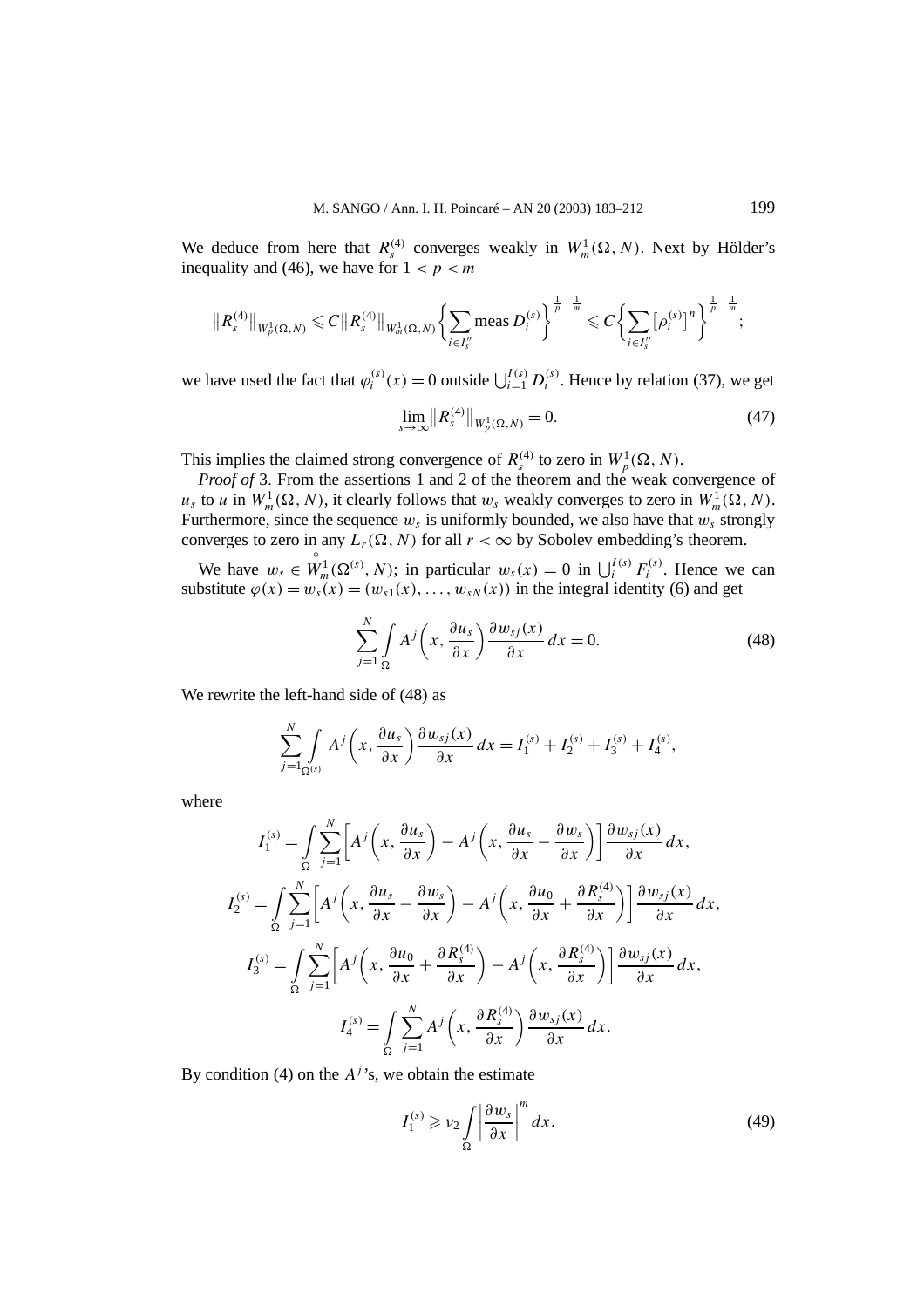Inequality (5) and Hölder's inequality yield

$$
I_2^{(s)} \leq C \left\{ \int_{\Omega} \left[ 1 + \left| \frac{\partial u_s}{\partial x} \right| + \left| \frac{\partial u_0}{\partial x} \right| + \left| \frac{\partial R_s^{(4)}}{\partial x} \right| + \left| \frac{\partial w_s}{\partial x} \right| \right\}^m dx \right\}^{\frac{m-2}{m}} \times \left\{ \int_{\Omega} \left[ \sum_{k=1}^3 \left| \frac{\partial R_s^{(k)}}{\partial x} \right| \right]^m dx \right\}^{\frac{1}{m}} \left\{ \int_{\Omega} \left| \frac{\partial w_s}{\partial x} \right|^{m} \right\}^{\frac{1}{m}}.
$$

From relations (43)–(45) we deduce from this inequality that

$$
\lim_{s \to \infty} I_2^{(s)} = 0. \tag{50}
$$

For the estimation of  $I_3^{(s)}$ , we note that since  $R_s^{(4)}(x) = 0$  in  $K^{(s)} = \Omega \setminus \bigcup_{i=1}^{I''(s)} D_i^{(s)}$ , we have the following representation

$$
I_3^{(s)} = \int \sum_{K^{(s)}}^{N} A^j \left(x, \frac{\partial u_0}{\partial x}\right) \frac{\partial w_{sj}}{\partial x} dx
$$
  
+ 
$$
\sum_{j=1}^{N} \sum_{i \in I_s''} \int \limits_{D_i^{(s)}} \left[ A^j \left(x, \frac{\partial u_0}{\partial x} + \frac{\partial R_s^{(4)}}{\partial x}\right) - A^j \left(x, \frac{\partial R_s^{(4)}}{\partial x}\right) \right] \frac{\partial w_{sj}}{\partial x} dx
$$
  
\n
$$
\equiv I_{31}^{(s)} + I_{32}^{(s)}.
$$
 (51)

By inequality (5) and Young's inequality, we have

$$
\int\limits_{K^{(s)}} \left| A^j \left( x, \frac{\partial u_0}{\partial x} \right) \right|^{\frac{m}{m-1}} dx \leqslant C \int\limits_{\Omega} \left| \frac{\partial u_0}{\partial x} \right|^m dx.
$$

This implies that  $|A^j(x, \frac{\partial u_0}{\partial x})| \in L_{\frac{m}{m-1}}(\Omega)$ . Hence from the weak convergence of  $w_s$ to zero in  $W_m^1(\Omega, N)$ , we obtain that  $I_{31}^{(s)}$  converges to zero as  $s \to \infty$ . Further by inequality (5) and Hölder's inequality, we have

$$
I_{32}^{(s)} \leqslant C \left\lbrace \int\limits_{\Omega} \left[1+\left|\frac{\partial u_0}{\partial x}\right|+\left|\frac{\partial R_s^{(4)}}{\partial x}\right|\right]^m dx \right\rbrace^{\frac{m-2}{m}} \left\lbrace \int\limits_{\Omega} \left|\frac{\partial w_s}{\partial x}\right|^m dx \right\rbrace^{\frac{1}{m}} \left\lbrace \sum_{i \in I''_s} \int\limits_{D_i^{(s)}} \left|\frac{\partial u_0}{\partial x}\right|^m dx \right\rbrace^{\frac{1}{m}}.
$$

In view of (39) and the absolute continuity of integrals, the last integral converges to zero as  $s \to \infty$ ; the two previous are bounded. Thus  $I_{32}^{(s)}$  converges to zero. Hence we obtain

$$
\lim_{s \to \infty} I_3^{(s)} = 0. \tag{52}
$$

Now we proceed to the estimation of  $I_4^{(s)}$ . It is technically the most complicated part of the proof of the theorem. But firstly, let us introduce a new test function. Let  $\lambda \in (0, \theta_3)$  and let us consider the functions  $\chi_i^{(s)} \in \mathbb{C}_o^\infty(\Omega)$  such that  $0 \leq \chi_i^{(s)}(x) \leq 1$ ,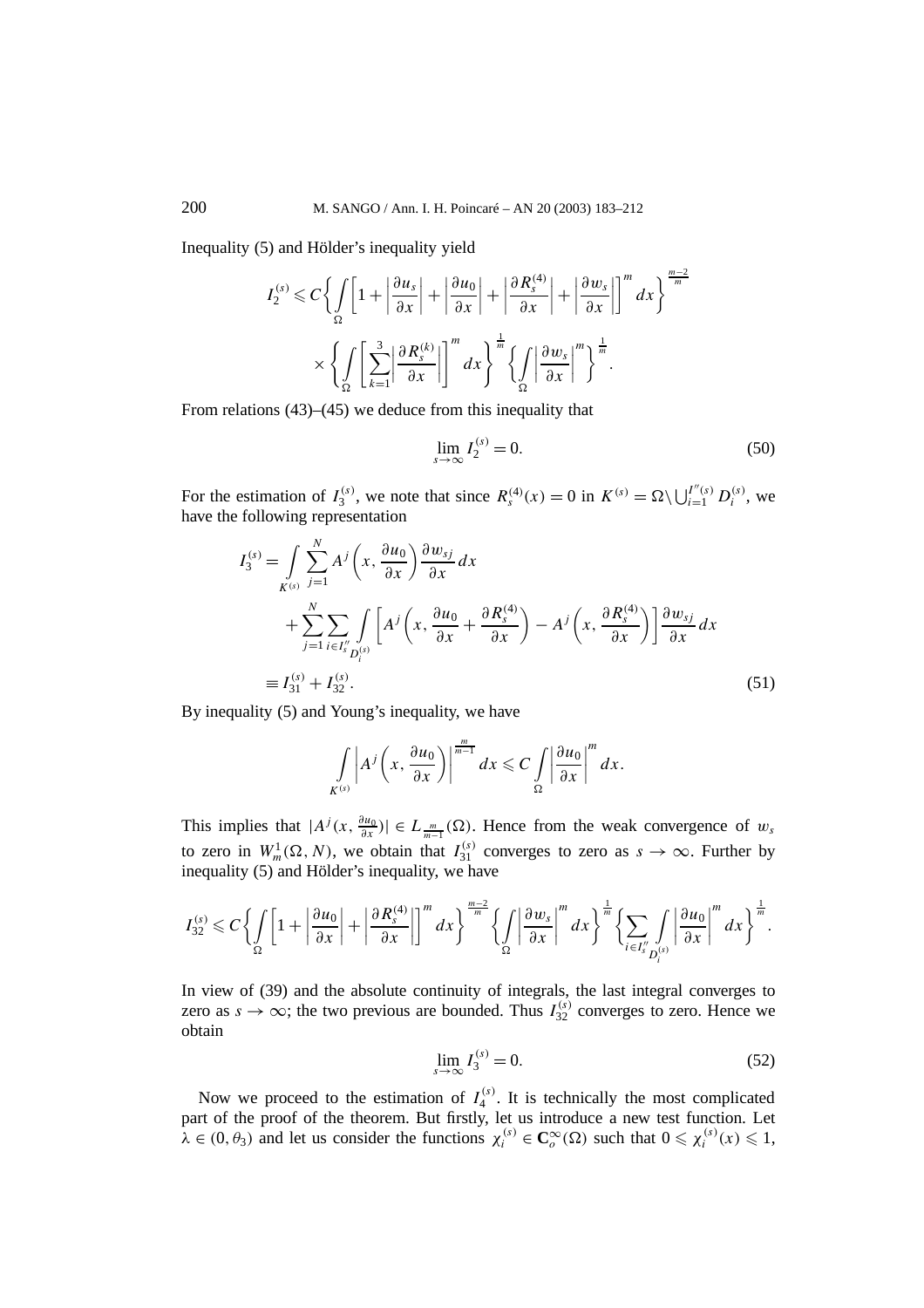$\chi_i^{(s)}(x) = 1$  in  $B(x_i^{(s)}, \lambda \rho_i^{(s)})$ ,  $\chi_i^{(s)}(x) = 0$  outside  $B(x_i^{(s)}, \theta_3 \rho_i^{(s)})$  and  $|\frac{\partial \chi_i^{(s)}}{\partial x}| \leq \frac{C}{\rho_i^{(s)}}$ . Using these functions, we rewrite  $I_4^{(s)}$  as follows

$$
I_4^{(s)} = I_{41}^{(s)} + I_{42}^{(s)},
$$
\n(53)

where

$$
I_{41}^{(s)} = \sum_{i \in I_{s}''} \int_{D_i^{(s)}} \sum_{j=1}^N A^j \left(x, \frac{\partial v_i^{(s)}}{\partial x}\right) \frac{\partial [w_{sj} \chi_i^{(s)}]}{\partial x} dx
$$

and

$$
I_{42}^{(s)} = \sum_{i \in I''_s} \int_{D_i^{(s)}} \sum_{j=1}^N A^j \left( x, \frac{\partial [\varphi_i^{(s)} v_i^{(s)}]}{\partial x} \right) \frac{\partial [w_{sj}(1 - \chi_i^{(s)})]}{\partial x} dx.
$$

Let *s* be sufficiently large so that  $\theta_3 \rho_i^{(s)} < 1$ . Then  $I_{41}^{(s)} = 0$  by the definition of the functions  $v_i^{(s)}(x, f_i^{(s)} - u_i^{(s)})$ . For simplicity let us denote the ball  $B(x_i^{(s)}, \lambda \rho_i^{(s)})$  by  $G_i^{(s)}$ . Appealing to Hölder's and Young's inequalities and using inequality (5) we get

$$
I_{42}^{(s)} \leqslant C \sum_{i \in I_s''} \left\{ \int_{D_i^{(s)}} \left| \frac{\partial [w_{sj}(1 - \chi_i^{(s)})]}{\partial x} \right|^m dx \right\}^{\frac{1}{m}} d x \right\}^{\frac{1}{m}}
$$

$$
\times \left\{ \left[ \rho_i^{(s)} \right]^n + \int_{D_i^{(s)} \backslash G_i^{(s)}} \left| \frac{\partial [\varphi_i^{(s)} v_i^{(s)}]}{\partial x} \right|^m dx \right\}.
$$
(54)

*.*

Let  $m_i^{(s)} = \max_{x \in D_i^{(s)} \setminus G_i^{(s)}} |v_i^{(s)}(x)|$ . By Theorem 5 (inequality (29)), we have

$$
m_i^{(s)} \leq C \left[\frac{d_i^{(s)}}{\rho_i^{(s)}}\right]^{\frac{n-m}{m-1}}
$$

Thus using the properties of the functions  $\varphi_i^{(s)}$  and the inequality (28) in Theorem 5, we get

$$
\int_{D_i^{(s)} \setminus G_i^{(s)}} \left| \frac{\partial [\varphi_i^{(s)} v_i^{(s)}]}{\partial x} \right|^m dx \leq C \Biggl\{ \int_{E_{m_i^{(s)}}} \left| \frac{\partial v_i^{(s)}}{\partial x} \right|^m dx + \int_{D_i^{(s)} \setminus G_i^{(s)}} |v_i^{(s)}(x)|^m \left| \frac{\partial \varphi_i^{(s)}}{\partial x} \right|^m dx \Biggr\}
$$
  

$$
\leq C \Biggl\{ m_i^{(s)} [d_i^{(s)}]^{n-m} + [m_i^{(s)}]^m [\varphi_i^{(s)}]^{n-m} \Biggr\}
$$
  

$$
\leq C \Biggl[ \frac{[d_i^{(s)}]^m}{\varphi_i^{(s)}} \Biggr]^{n-m} . \tag{55}
$$

For the estimation of the first factor in the last inequality in (54), we need the following Poincare's inequality from [17, Lemma 1.4, Chap. 8]. Let  $1 < p < n$ , then for any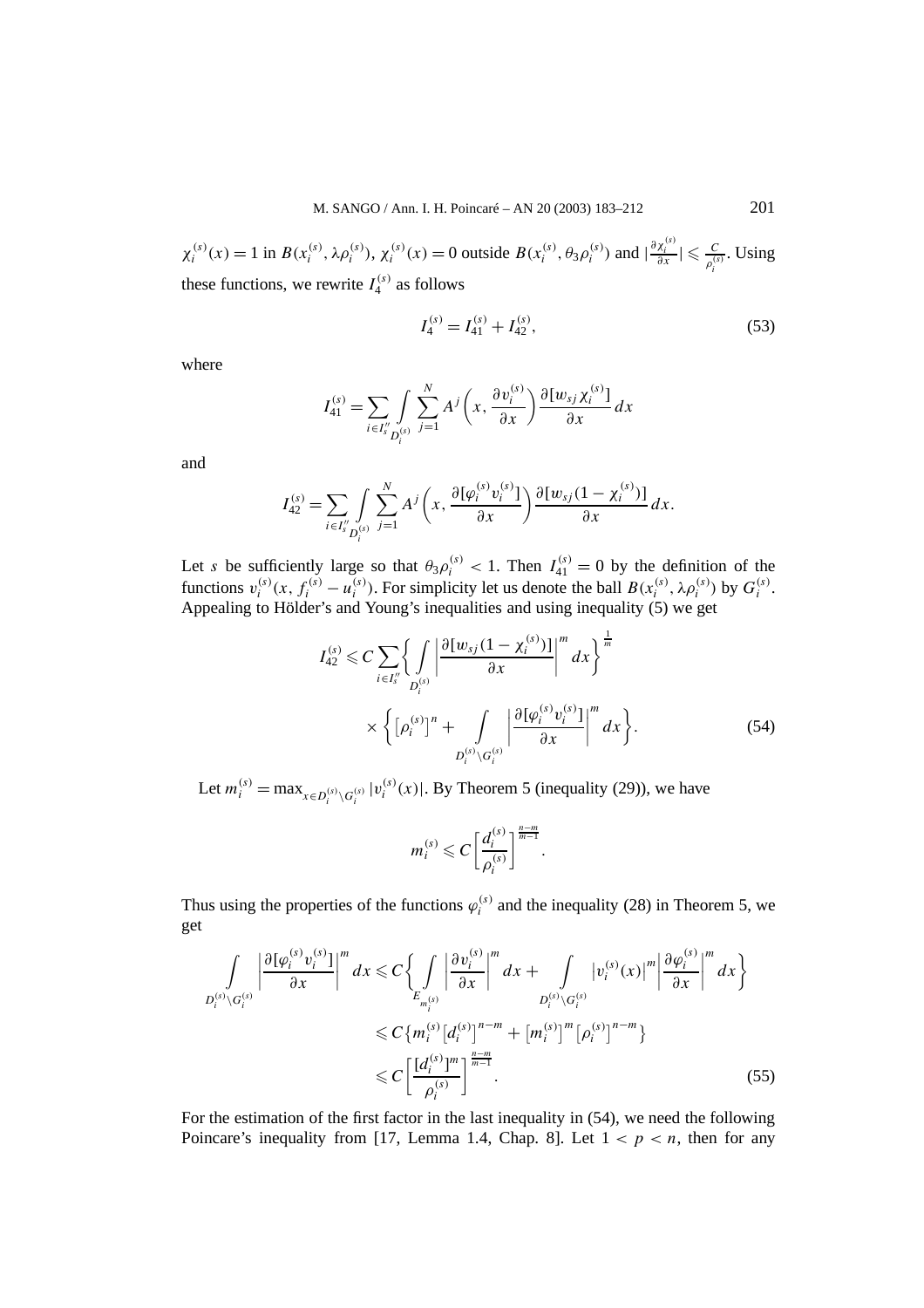function  $u \in W_p^1(B(0, r))$  and any numbers  $\rho_1$  and  $\rho_2$  such that  $0 \le \rho_1 < \rho_2 \le \frac{r}{2}$ , the inequality

$$
\int_{K(\rho_1,\rho_2)} |u(x)|^p dx \leq C \bigg\{ \big( \rho_2^p - \rho_1^p \big) \int_{K(\rho_1,r)} \bigg| \frac{\partial u}{\partial x} \bigg|^p dx + \frac{\rho_2^n - \rho_1^n}{r^n} \int_{K(\frac{r}{2},r)} |u(x)|^p dx \bigg\},
$$
 (56)

holds with the constant *C* depending only on *n* and *p*;  $K(a, b) = \{x : a < |x| < b\}.$ We have

$$
\int\limits_{D_i^{(s)}} \left|\frac{\partial [w_{sj}(1-\chi_i^{(s)})]}{\partial x}\right|^m dx \leqslant C \bigg\{ \int\limits_{D_i^{(s)}} \left|\frac{\partial w_{sj}}{\partial x}\right|^m dx + [\rho_i^{(s)}]^{-m} \int\limits_{D_i^{(s)}} |w_{sj}|^m dx \bigg\}.
$$

Let  $\bar{r}_i^{(s)} = d_i^{(s)} + \frac{r_i^{(s)}}{2}$ . Thus  $D_i^{(s)} \subset B(x_i^{(s)}, \bar{r}_i^{(s)}) \subset B(x_i^{(s)}, 2\bar{r}_i^{(s)})$ . By inequality (56) it follows that

$$
\int_{D_i^{(s)}} |w_{sj}(x)|^m dx \leq C \bigg\{ \big[\theta_2 \rho_i^{(s)}\big]^m \int_{B(x_i^{(s)}, \bar{r}_i^{(s)})} \bigg| \frac{\partial w_{sj}}{\partial x} \bigg|^m dx \frac{[\theta_2 \rho_i^{(s)}]^n}{[r_i^{(s)} + 2d_i^{(s)}]^n}
$$

$$
\times \int_{B(x_i^{(s)}, \bar{r}_i^{(s)})} |w_{sj}(x)|^m dx \bigg\}.
$$

Thus we obtain

$$
\int_{D_i^{(s)}} \left| \frac{\partial [w_{sj}(1-\chi_i^{(s)})]}{\partial x} \right|^m dx
$$
\n
$$
\leq C \bigg\{ \int_{B(x_i^{(s)}, \bar{r}_i^{(s)})} \left| \frac{\partial w_{sj}}{\partial x} \right|^m dx + \frac{[\rho_i^{(s)}]^{n-m}}{[r_i^{(s)}]^{n}} \int_{B(x_i^{(s)}, \bar{r}_i^{(s)})} \left| w_{sj}(x) \right|^m dx \bigg\}.
$$

From this inequality and (54)–(55), we get

$$
I_{42}^{(s)} \leq C_1 \left\{ \sum_{i \in I''_s} \left[ \frac{[d_i^{(s)}]^m}{\rho_i^{(s)}} \right]^{\frac{n-m}{m-1}} + \sum_{i \in I''_s} [\rho_i^{(s)}]^n \right\}^{\frac{m-1}{m}} \left\{ \int \left| \frac{\partial w_s}{\partial x} \right|^m dx \right\}^{\frac{1}{m}} + C_2 \left\{ \sum_{i \in I''_s} \left[ \frac{[d_i^{(s)}]^{m(n-m)}}{[r_i^{(s)}]^n} \right]^{\frac{1}{m-1}} + \sum_{i \in I''_s} [\rho_i^{(s)}]^n \left[ \frac{[\rho_i^{(s)}]^{n-m}}{[r_i^{(s)}]^n} \right]^{\frac{1}{m-1}} \right\}^{\frac{m-1}{m}}
$$

$$
\times \left\{ \int \left| w_{sj}(x) \right|^m dx \right\}.
$$
 (57)

By the definition of the set  $I''_s$ , we get

$$
A_s = \sum_{i \in I''_s} \left[ \frac{[d_i^{(s)}]^m}{\rho_i^s} \right]^{\frac{n-m}{m-1}} \leq C \max_{1 \leq i \leq I(s)} \frac{1}{\ln^{2\frac{n-m}{m-1}} r_i^{(s)}} \sum_{i \in I''_s} \left[ \frac{[d_i^{(s)}]^{m(n-m)}}{[r_i^{(s)}]^n} \right]^{\frac{1}{m-1}}.
$$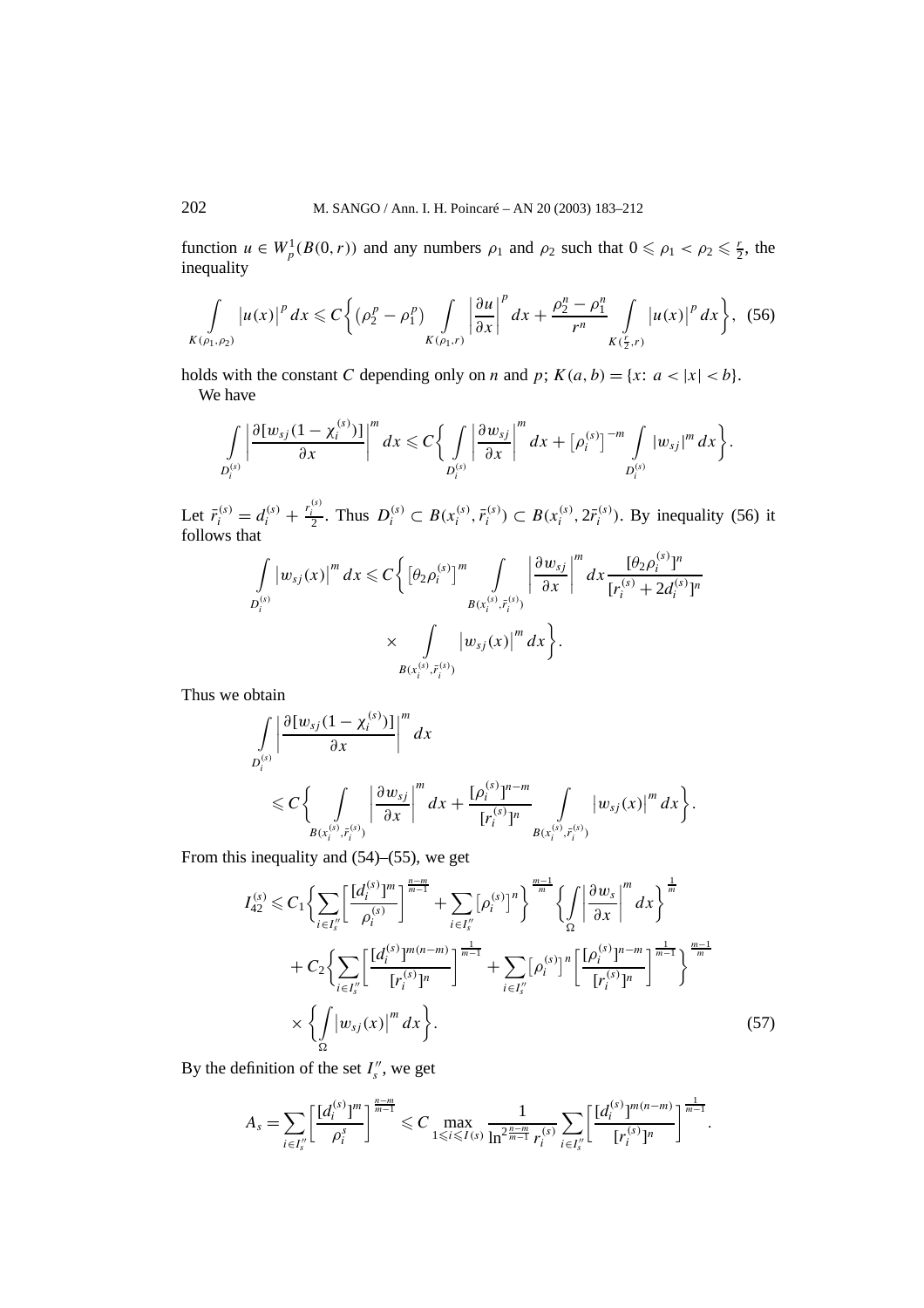Passing to the limit in this inequality we get from the conditions B1 and B2 that *As* converges to zero as  $s \to \infty$ . Thus in view of (37), we obtain that the first term in the right-hand side of (57) converges to zero as  $s \to \infty$ .

Further, we have

$$
E_s = \sum_{i \in I_s''} {\left[ \rho_i^{(s)} \right]^n} {\left[ \frac{\left[ \rho_i^{(s)} \right]^{n-m}}{\left[ r_i^{(s)} \right]^{n}} \right]}^{\frac{1}{m-1}} \leq \max_{1 \leq i \leq I(s)} {\left\{ \left[ r_i^{(s)} \right]^{\frac{nm}{n-m}} \left[ \ln r_i^{(s)} \right]^{2\left[ n + \frac{n-m}{m-1} \right]} \right\}} \sum_{1 \leq i \leq I(s)} {\left[ r_i^{(s)} \right]^n}.
$$

The first factor in the right-hand side of this inequality converges to zero as  $s \to \infty$  while the second factor is bounded by (38). Thus by condition B2 and the strong convergence of  $w_s$  to zero in  $L_m(\Omega, N)$  it follows that the second term in (57) converges to zero as *s* → ∞. Hence we obtain that  $\lim_{s\to\infty} I_{42}^{(s)} = 0$  and this shows that

$$
\lim_{s \to \infty} I_4^{(s)} = 0,\tag{58}
$$

since  $I_{42}^{(s)} = 0$ . Relations (48), (49), (50), (52) and (58) imply that  $w_s$  strongly converges to zero in  $W_m^1(\Omega, N)$ . The theorem is proved.  $\Box$ 

The results of this section establish the first claim in the main Theorem 3. The remaining of our work is devoted to the proof of the second claim of the theorem. We deal with this question in the next section.

#### **5. Derivation of the limit problem**

In this section we shall prove that the vector-function  $u_0$ , the weak limit of the sequence of solutions of problem  $(1)$ – $(2)$  is a solution of problem  $(24)$ – $(25)$ . Let *g* be an arbitrary vector-function in  $\mathbb{C}_o^\infty(\Omega, N)$ . We consider the sequence of functions

$$
g_s(x) = g(x) + \sum_{k=1}^{3} \rho_s^{(k)}(x),
$$
\n(59)

where

$$
\rho_s^{(1)}(x) = \sum_{i=1}^{I(s)} [g_i^{(s)} - g(x)] \psi_i^{(s)}(x),
$$
  
\n
$$
\rho_s^{(2)}(x) = -\sum_{\alpha=1}^{N} \sum_{i \in I'_{s\alpha}} w_{i\alpha}^{(s)}(x) g_{i\alpha}^{(s)} \varphi_i^{(s)}(x),
$$
  
\n
$$
\rho_s^{(3)}(x) = -\sum_{\alpha=1}^{N} \sum_{i \in I''_{s\alpha}} v_{i\alpha}^{(s)}(x, 1) g_{i\alpha}^{(s)} \varphi_i^{(s)}(x),
$$

where

$$
w_{i\alpha}^{(s)}(x) = \begin{cases} \frac{1}{(f_i^{(s)} - u_i^{(s)})_\alpha} v_{i\alpha}^{(s)}(x, f_i^{(s)} - u_i^{(s)}), & \text{if } (f_i^{(s)} - u_i^{(s)})_\alpha \neq 0, \\ 0, & \text{if } (f_i^{(s)} - u_i^{(s)})_\alpha = 0; \end{cases}
$$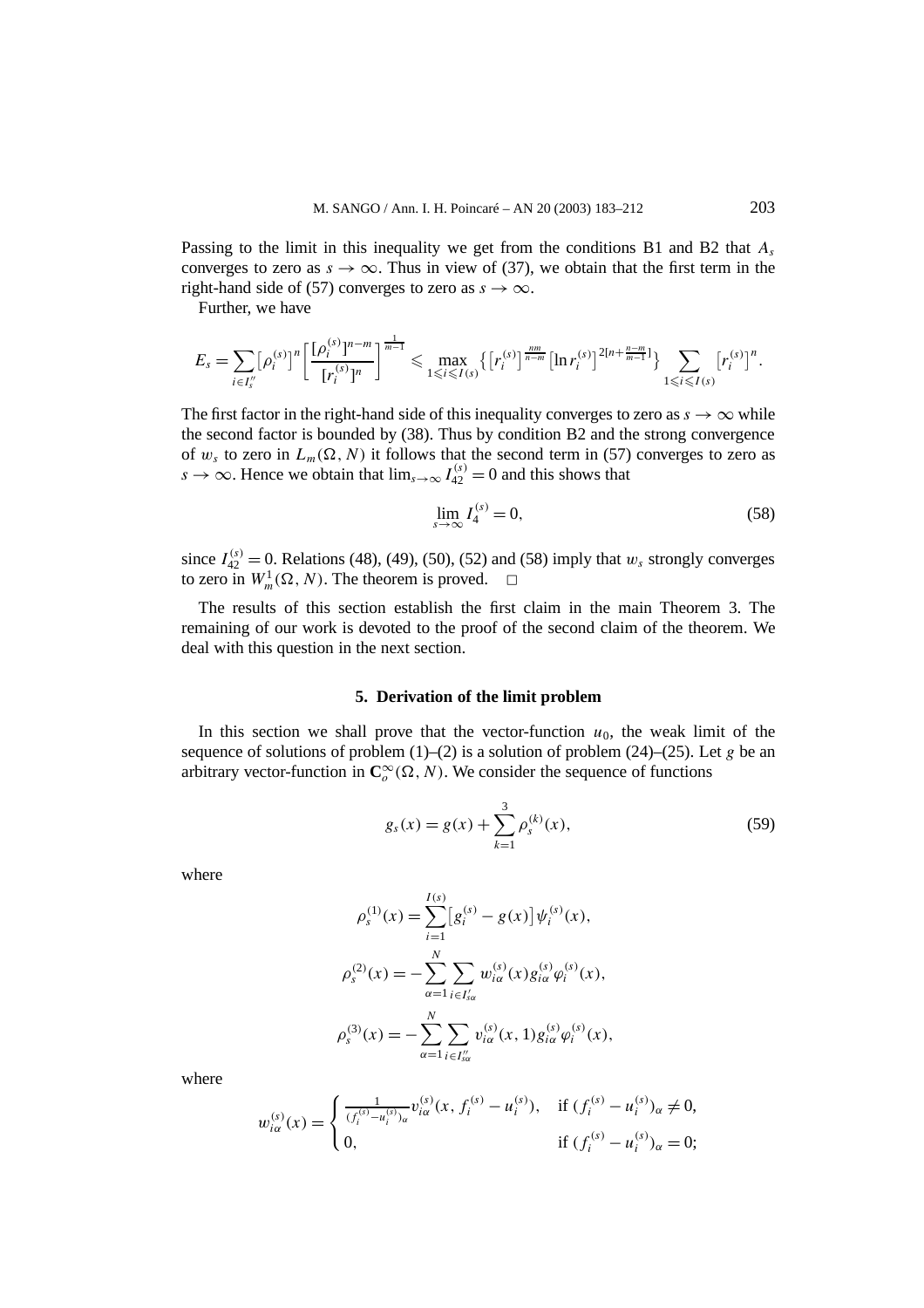*(*·*)α* denotes the *α*th component of the vector ·, *g(s) <sup>i</sup>* is the mean of the vector-function g over the ball  $B(x_i^{(s)}, \theta_2 \rho_i^{(s)})$ ,  $v_{i\alpha}^{(s)}(x, f_i^{(s)} - u_i^{(s)})$  is a solution of problem (21)–(22) with  $k = |(f_i^{(s)} - u_i^{(s)})_{\alpha}|$  and  $\vec{e}$  the *N*-dimensional vector whose  $\alpha$ th component is  $(f_i^{(s)} - u_i^{(s)})_{\alpha}/(f_i^{(s)} - u_i^{(s)})_{\alpha}$  and the remaining components are zero,  $v_{i\alpha}^{(s)}(x, 1)$  is a solution of problem (21)–(22) with  $k = 1$  and the vector  $\vec{e}$  has its  $\alpha$ th component equal to 1 and the remaining components zero,  $\psi_i^{(s)}$  and  $\varphi_i^{(s)}$  are the test functions defined in the previous section. By the symbols  $I'_{s\alpha}$  and  $I''_{s\alpha}$  we mean the sets

$$
I'_{s\alpha} = \{i = 1, ..., I(s): |(f_i^{(s)} - u_i^{(s)})_{\alpha}| \geq d_i^{(s)}\},
$$
  

$$
I''_{s\alpha} = \{i = 1, ..., I(s): |(f_i^{(s)} - u_i^{(s)})_{\alpha}| < d_i^{(s)}\}.
$$

Using the same arguments as in the proof of Theorem 7, we can show that the sequences  $\rho_1^{(s)}$  and  $\rho_3^{(s)}$  strongly converge to zero in  $W_m^1(\Omega, N)$ , i.e.,

$$
\lim_{s \to \infty} \{ \|\rho_1^{(s)}\|_{W_m^1(\Omega, N)} + \|\rho_3^{(s)}\|_{W_m^1(\Omega, N)} \} = 0.
$$
\n(60)

We also get that

$$
\left\|\rho_2^{(s)}\right\|_{W_m^1(\Omega,N)} < \infty,\tag{61}
$$

and

$$
\lim_{s \to \infty} ||\rho_2^{(s)}||_{W_p^1(\Omega, N)} = 0,
$$
\n(62)

for all  $p \in (1, m)$ .

A simple verification shows that  $g_s \in$  $\overset{\circ}{W}_m^1(\Omega^{(s)}, N)$ . Hence we can substitute  $\varphi(x) =$  $g<sub>s</sub>(x)$  in the integral identity (6). By doing so, we get

$$
J_1^{(s)} + J_2^{(s)} + J_3^{(s)} + J_4^{(s)} = 0,
$$
\n(63)

where

$$
J_1^{(s)} = \sum_{j=1}^N \sum_{l=1}^n \int_A A_l^j \left(x, \frac{\partial u_s}{\partial x}\right) \frac{\partial g_j}{\partial x_l} dx,
$$
  

$$
J_2^{(s)} = \sum_{j=1}^N \sum_{l=1}^n \int_{\Omega} A_l^j \left(x, \frac{\partial u_s}{\partial x}\right) \left(\frac{\partial \rho_{sj}^{(1)}}{\partial x_l} + \frac{\partial \rho_{sj}^{(3)}}{\partial x_l}\right) dx,
$$
  

$$
J_3^{(s)} = \sum_{j=1}^N \sum_{l=1}^n \int_{\Omega} A_l^j \left(x, \frac{\partial u_s}{\partial x}\right) \frac{\partial \rho_{sj}^{(2)}}{\partial x_l} dx.
$$

We investigate the behavior of each  $J_k^{(s)}$  ( $k = 1, 2, 3$ ) as  $s \to \infty$ . We have

$$
J_1^{(s)} = \sum_{j=1}^N \sum_{l=1}^n \int\limits_{\Omega} A_l^j \left( x, \frac{\partial u_0}{\partial x} \right) \frac{\partial g_j}{\partial x_l} dx + J_{11}^{(s)},
$$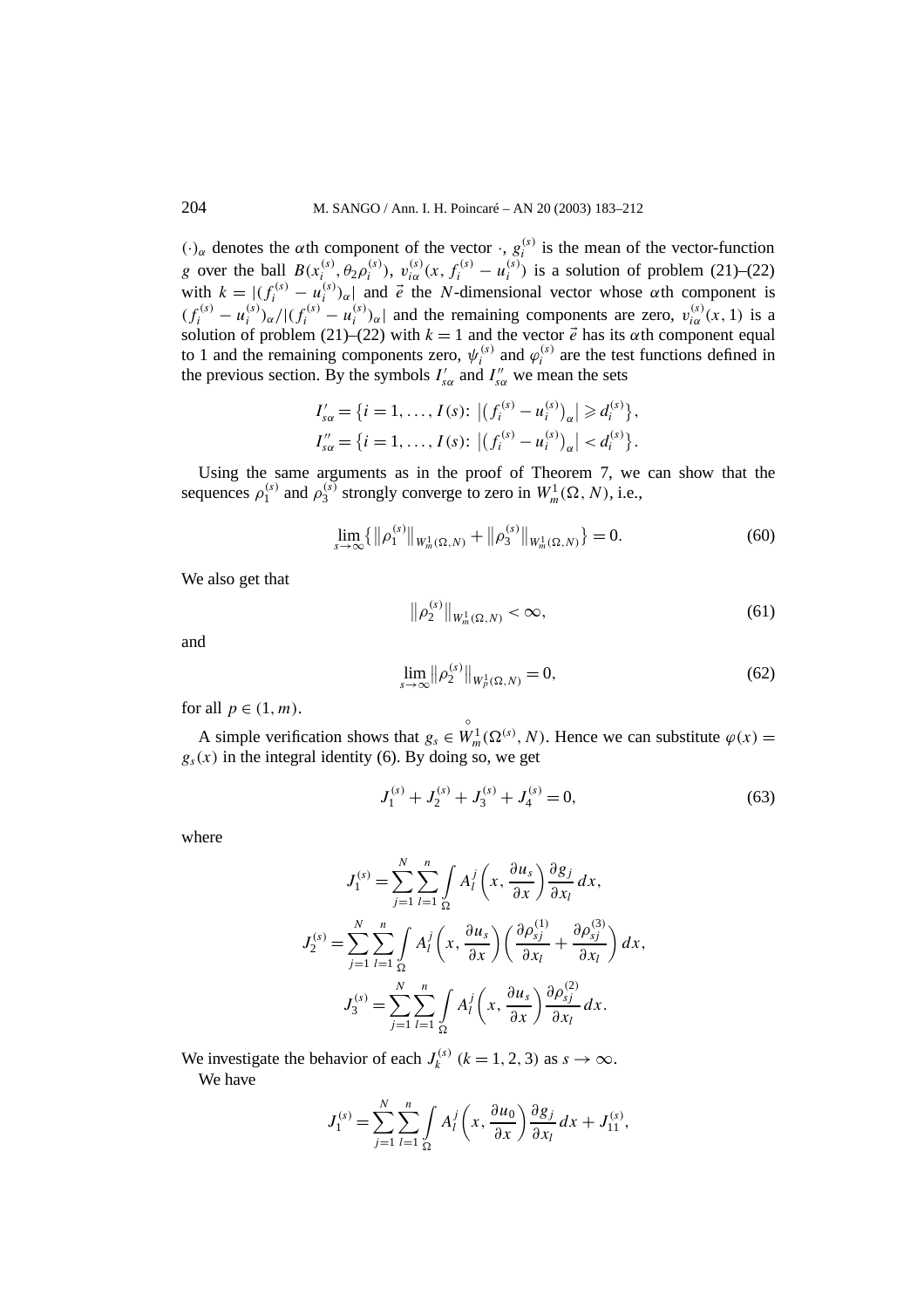where

$$
J_{11}^{(s)} = \sum_{j=1}^{N} \sum_{l=1}^{n} \int_{\Omega} \left[ A_l^j \left( x, \frac{\partial u_s}{\partial x} \right) - A_l^j \left( x, \frac{\partial u_0}{\partial x} \right) \right] \frac{\partial g_j}{\partial x_l} dx.
$$

From condition 2) and Hölder's inequality we have

$$
J_{11}^{(s)} \leq C' \left\{ \int_{\Omega} \left[ \left| \frac{\partial u_0}{\partial x} \right|^m + \left| \frac{\partial u_s}{\partial x} \right|^m \right] dx \right\}^{\frac{m-2}{m}} \left\{ \int_{\Omega} \left| \frac{\partial (u_s - u_0)}{\partial x} \right|^{m-1} dx \right\}^{\frac{1}{m-1}} + C'' \left\{ \int_{\Omega} \left| \frac{\partial (u_s - u_0)}{\partial x} \right|^{m-\varepsilon} dx \right\}^{\frac{1}{m-\varepsilon}}, \tag{64}
$$

with  $\varepsilon \in (0, 1)$ . Since  $u_s$  strongly converges to  $u_0$  in  $W_p^1(\Omega, N)$  for any  $p \in (1, m)$ , and the first factor in the second inequality in (64) is bounded, we see that  $J_{11}^{(s)}$  converges to zero as  $s \to \infty$ . Thus

$$
\lim_{s \to \infty} J_1^{(s)} = \sum_{j=1}^N \sum_{l=1}^n \int_{\Omega} A_l^j \left( x, \frac{\partial u_0}{\partial x} \right) \frac{\partial g_j}{\partial x_l} dx.
$$
 (65)

Since  $\rho_s^{(1)}$  and  $\rho_s^{(3)}$  strongly converge to zero in  $W_m^1(\Omega, N)$  then by condition 2) and Hölder's inequality, it follows that

$$
\lim_{s \to \infty} J_2^{(s)} = 0. \tag{66}
$$

Using expansion (41), let us rewrite  $J_3^{(s)}$  as follows

$$
J_3^{(s)} = J_{31}^{(s)} + J_{32}^{(s)} \equiv \sum_{j=1}^N \sum_{l=1}^n \int_{\Omega} \left[ A_l^j \left( x, \frac{\partial u_s}{\partial x} \right) - A_l^j \left( x, \frac{\partial R_s^{(4)}}{\partial x} \right) \right] \frac{\partial \rho_{sj}^{(2)}}{\partial x_l} dx
$$

$$
+ \sum_{j=1}^N \sum_{l=1}^n \int_{\Omega} A_l^j \left( x, \frac{\partial R_s^{(4)}}{\partial x} \right) \frac{\partial \rho_{sj}^{(2)}}{\partial x_l} dx.
$$

The inequality (5) from condition 2) applied to  $J_{31}^{(s)}$  yields

$$
J_{31}^{(s)} \leq C \{ J_{31}^{(s)1} + J_{32}^{(s)2} \} \equiv C \left\{ \int_{\Omega} \left| \frac{\partial \rho_s^{(2)}}{\partial x} \right| \left( \sum_{k=1}^3 \left| \frac{\partial R_s^{(k)}}{\partial x} \right| + \left| \frac{\partial w_s}{\partial x} \right| \right) \right\}
$$

$$
\times \left( 1 + \left[ \left| \frac{\partial u_s}{\partial x} \right| + \left| \frac{\partial R_s^{(4)}}{\partial x} \right| \right]^{m-2} \right) dx
$$

$$
+ \int_{\Omega} \left| \frac{\partial \rho_s^{(2)}}{\partial x} \right| \left| \frac{\partial u_0}{\partial x} \right| \left[ 1 + \left| \frac{\partial R_s^{(4)}}{\partial x} \right|^{m-2} \right] dx \right\}.
$$
(67)

By Hölder's inequality, we have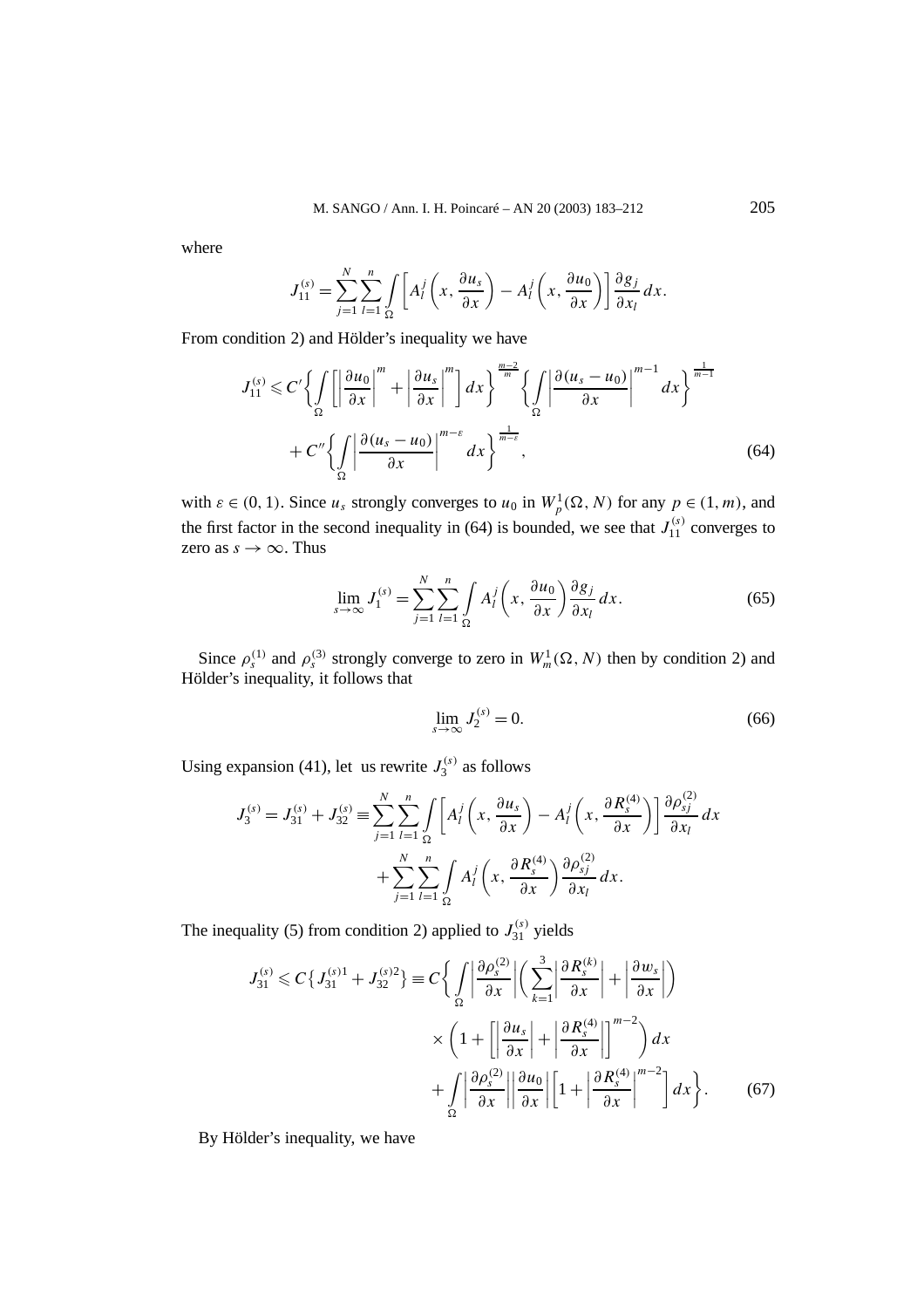206 M. SANGO / Ann. I. H. Poincaré – AN 20 (2003) 183–212

$$
J_{31}^{(s)} \leq \left\{ \int_{\Omega} \left| \frac{\partial \rho_s^{(2)}}{\partial x} \right|^m dx \right\}^{\frac{1}{m}} \left\{ \int_{\Omega} \left( \sum_{k=1}^3 \left| \frac{\partial R_s^{(k)}}{\partial x} \right| + \left| \frac{\partial w_s}{\partial x} \right| \right)^m dx \right\}^{\frac{1}{m}} \times \left\{ \int_{\Omega} \left( 1 + \left| \frac{\partial u_s}{\partial x} \right| + \left| \frac{\partial R_s^{(4)}}{\partial x} \right| \right)^m dx \right\}^{\frac{m-2}{m}}.
$$

The second factor in the right-hand side of this inequality converges to zero by Theorem 8, while the other factors are bounded. Thus

$$
\lim_{s \to \infty} J_{31}^{(s)1} = 0. \tag{68}
$$

By Hölder's inequality, we have

$$
J_{31}^{(s)2} \leqslant \left\{ \int\limits_{\Omega} \left[ 1 + \left| \frac{\partial u_s}{\partial x} \right| + \left| \frac{\partial R_s^{(4)}}{\partial x} \right| \right]^m dx \right\}^{\frac{m-2}{m}} \left\{ \int\limits_{\Omega} \left[ \left| \frac{\partial \rho_s^{(2)}}{\partial x} \right| \left| \frac{\partial u_0}{\partial x} \right| \right]^{\frac{m}{2}} dx \right\}^{\frac{2}{m}}. \tag{69}
$$

Let us show that the second factor (that we denote by  $H_1^{(s)}$ ) in this inequality converges to zero. Indeed applying Hölder's inequality, taking account of the properties of the functions  $v_{i\alpha}^{(s)}$  and  $\hat{\varphi}_i^{(s)}$ , and appealing to the estimate (27) in Theorem 5, we get

$$
H_1^{(s)} = \int_{\Omega} \left[ \left| \frac{\partial \rho_s^{(2)}}{\partial x} \right| \left| \frac{\partial u_0}{\partial x} \right| \right]^{\frac{m}{2}} dx
$$
  
\n
$$
\leq C \left\{ \sum_{i \in I'_s} [d_i^{(s)}]^{n-m} \right\}^{\frac{1}{2}} \left\{ \int_{\Omega} \left| \frac{\partial u_0}{\partial x} \right|^{m} dx \right\}^{\frac{1}{2}}
$$
  
\n
$$
+ C \left\{ \sum_{i \in I''_s} [d_i^{(s)}]^{n-m} \right\}^{\frac{1}{2}} \left\{ \sum_{i \in I''_s} \int_{D_i^{(s)}} \left| \frac{\partial u_0}{\partial x} \right|^{m} dx \right\}^{\frac{1}{2}}.
$$

The first term in the right-hand side of this inequality converges to zero by (36), the second term also converges to zero by (39), (40) and the absolute continuity of an integral. Hence  $H_1^{(s)}$  converges to zero as  $s \to \infty$ . Thus from (69), we get lim<sub>*s*→∞</sub>  $J_{31}^{(s)} = 0$ . This together with (68) and (67) shows that lim<sub>*s*→∞</sub>  $J_{31}^{(s)} = 0$ .

Now we are left with the investigation of  $J_{32}^{(s)}$ . Using the definition of  $R_s^{(4)}$ , we rewrite  $J_{32}^{(s)}$  as follows.

$$
J_{32}^{(s)} = -\sum_{j=1}^{N} \sum_{l=1}^{n} \sum_{i=1}^{I(s)} g_{i\alpha}^{(s)} \int_{\Omega} A_{l}^{j} \left(x, \frac{\partial v_{i}^{(s)}}{\partial x}\right) \frac{\partial w_{i\alpha,j}^{(s)}}{\partial x_{l}} dx + J_{32}^{(s)1} + J_{32}^{(s)2},
$$
(70)

where

$$
J_{32}^{(s)1} = \sum_{\alpha,j=1}^N \sum_{l=1}^n \sum_{i \notin I_s'' \cap I_{s\alpha}'} g_{i\alpha}^{(s)} \int_{\Omega} A_l^j \left(x, \frac{\partial v_i^{(s)}}{\partial x}\right) \frac{\partial w_{i\alpha,j}^{(s)}}{\partial x} dx,
$$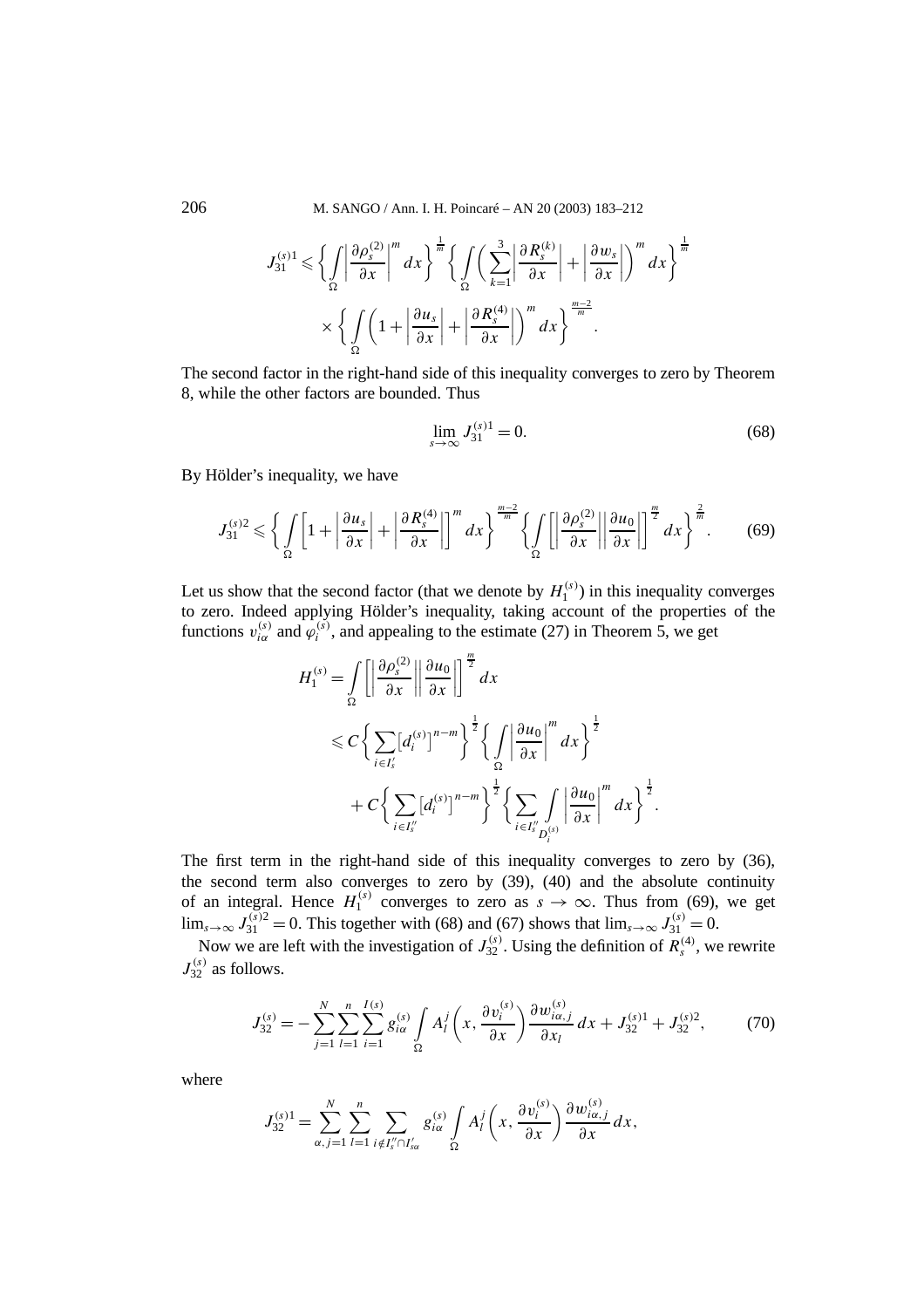M. SANGO / Ann. I. H. Poincaré – AN 20 (2003) 183–212 207

$$
J_{32}^{(s)2} = \sum_{\alpha,j=1}^{N} \sum_{l=1}^{n} \sum_{i \in I_s'' \cap I_{s\alpha}'} g_{i\alpha}^{(s)} \int_{\Omega} \left\{ A_l^j \left( x, \frac{\partial [v_i^{(s)} \varphi_i^{(s)}]}{\partial x} \right) \frac{\partial [\varphi_i^{(s)} w_{i\alpha,j}^{(s)}]}{\partial x_l} \right\} d\mathbf{x}
$$

$$
- A_l^j \left( x, \frac{\partial v_i^{(s)}}{\partial x} \right) \frac{\partial w_{i\alpha,j}^{(s)}}{\partial x_l} dx,
$$

where  $w_{i\alpha,j}^{(s)}$  is the *j*th component of  $w_{i\alpha}^{(s)}$ . By condition 2) and Hölder's inequality, we have

$$
J_{32}^{(s)1} \leqslant C\big\{H_{31}^{(s)} \times H_{32}^{(s)}\big\},\
$$

where

$$
H_{31}^{(s)} = \sum_{i \notin I''_s \cap I'_{s\alpha}} \left\{ \int\limits_{D_i^{(s)}} \left( 1 + \left| \frac{\partial v_i^{(s)}}{\partial x} \right| \right)^m dx \right\}^{\frac{m-2}{m}} \left\{ \int\limits_{D_i^{(s)}} \left| \frac{\partial v_i^{(s)}}{\partial x} \right|^m dx \right\}^{\frac{1}{m}},
$$

and

$$
H_{32}^{(s)} = \sum_{\alpha=1}^{N} \sum_{i \notin I_s'' \cap I_{s\alpha}'} \left\{ \int\limits_{D_i^{(s)}} \left| \frac{\partial w_{i\alpha}^{(s)}}{\partial x} \right|^m \right\}^{\frac{1}{m}}.
$$

Noticing that  $\{i: i = 1, ..., I(s)\}\setminus [I''_s \cap I'_{sa}] = I'_s \cup [I''_s \cap I''_{sa}]$ , by Theorem 5, we get

$$
H_{31}^{(s)} \leq C \sum_{\alpha=1}^{N} \sum_{i \notin I''_{s} \cap I'_{s\alpha}} [d_i^{(s)}]^{n-m} |(f_i^{(s)} - u_i^{(s)})_{\alpha}|^{m}
$$
  

$$
\leq C \bigg\{ \sum_{i \in I'_{s}} [d_i^{(s)}]^{n-m} + \sum_{i \in I''_{s} \cap I''_{s\alpha}} [\rho_i^{(s)}]^{n} \bigg\}.
$$

Here we have used the definition of the sets  $I_s''$  and  $I_{sa}''$ . By (36) and (37), we conclude from this inequality that  $\lim_{s\to\infty} H_{31}^{(s)} = 0$ . Analogous arguments show that  $\lim_{s\to\infty} H_{32}^{(s)} = 0$ . Thus

$$
\lim_{s \to \infty} J_{32}^{(s)1} = 0. \tag{71}
$$

Next, we write

$$
J_{32}^{(s)2} = L_1^{(s)} + L_2^{(s)} + L_3^{(s)},\tag{72}
$$

where

$$
L_1^{(s)} = -\sum_{\alpha,j=1}^N \sum_{l=1}^n \sum_{i \in I_s'' \cap I_{s\alpha}'} g_{i\alpha}^{(s)} \int \left\{ A_l^j \left( x, \frac{\partial [v_i^{(s)} \varphi_i^{(s)}]}{\partial x} \right) \frac{\partial [\varphi_i^{(s)} w_{i\alpha,j}^{(s)}]}{\partial x_l} \right\} \frac{\partial [v_i^{(s)} w_{i\alpha,j}^{(s)}]}{\partial x_l}
$$

$$
-A_l^j \left( x, \frac{\partial v_i^{(s)}}{\partial x} \right) \varphi_i^{(s)} \frac{\partial w_{i\alpha,j}^{(s)}}{\partial x_l} \right\} dx,
$$

$$
L_2^{(s)} = \sum_{\alpha,j=1}^N \sum_{l=1}^n \sum_{i \in I_s'' \cap I_{s\alpha}'} g_{i\alpha}^{(s)} \int (1 - \varphi_i^{(s)}) A_l^j \left( x, \frac{\partial v_i^{(s)}}{\partial x} \right) \frac{\partial w_{i\alpha,j}^{(s)}}{\partial x_l} dx,
$$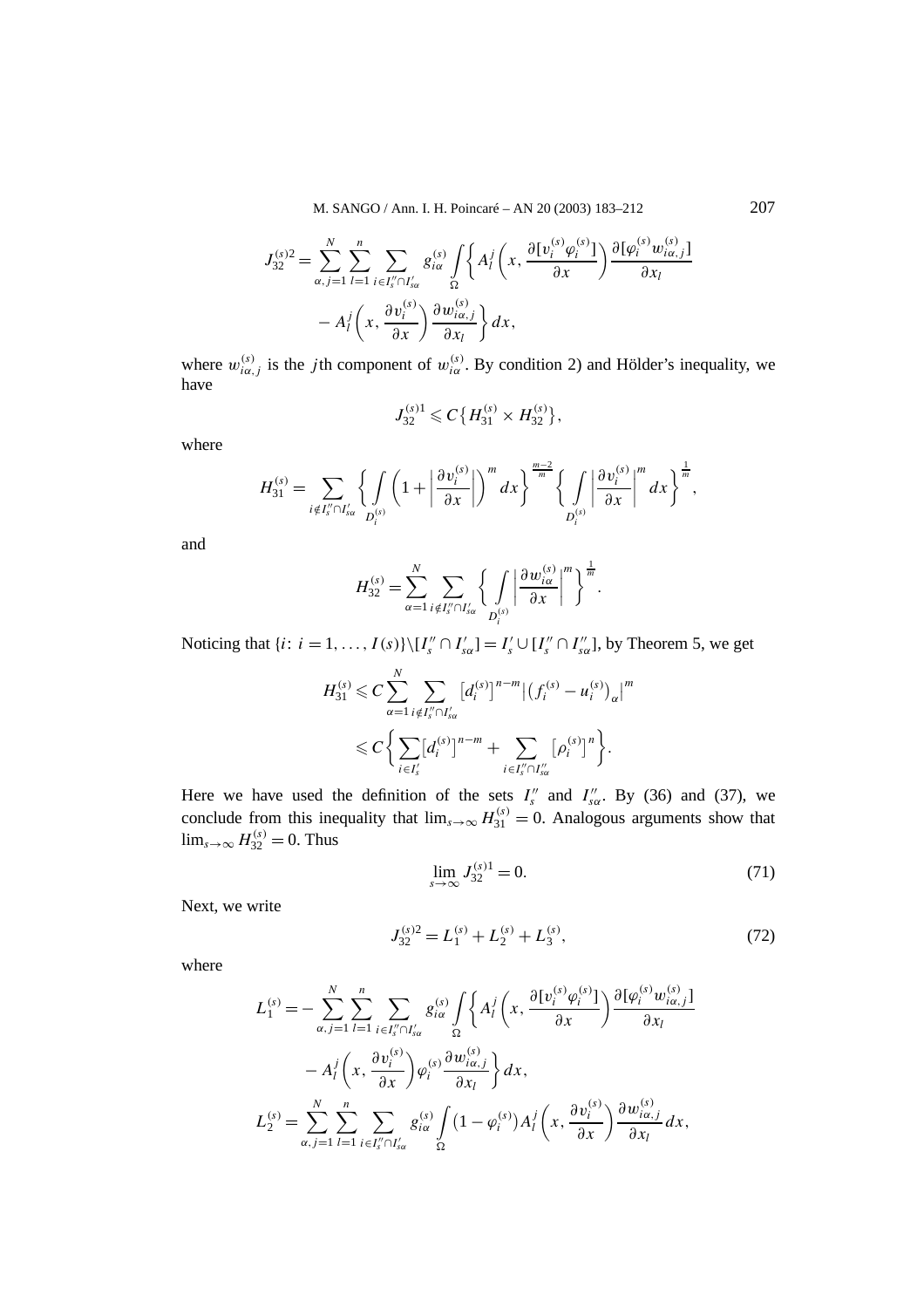208 M. SANGO / Ann. I. H. Poincaré – AN 20 (2003) 183–212

$$
L_3^{(s)} = -\sum_{\alpha,j=1}^N \sum_{l=1}^n \sum_{i \in I_s'' \cap I_{s\alpha}'} g_{i\alpha}^{(s)} \int\limits_{\Omega} w_{i\alpha,j}^{(s)} A_l^j \left(x, \frac{\partial [v_i^{(s)} \varphi_i^{(s)}]}{\partial x} \right) \frac{\partial \varphi_i^{(s)}}{\partial x_l} dx.
$$

From condition 2), we have

$$
L_1^{(s)} \leqslant C \{L_{11}^{(s)} + L_{12}^{(s)}\},\tag{73}
$$

where

$$
L_{11}^{(s)} = \sum_{\alpha=1}^{N} \sum_{i \in I_{s}'' \cap I_{s\alpha}'} |g_{i\alpha}^{(s)}| \int_{\Omega} \left[ \left| \frac{\partial [\varphi_i^{(s)} v_i^{(s)}]}{\partial x} \right| + \left| \frac{\partial v_i^{(s)}}{\partial x} \right| \right]^{m-2} \times \left| \frac{\partial [(1 - \varphi_i^{(s)}) v_i^{(s)}]}{\partial x} \right| \left| \frac{\partial w_{i\alpha}^{(s)}}{\partial x} \right| dx
$$

and

$$
L_{12}^{(s)} = \sum_{\alpha=1}^{N} \sum_{i \in I''_s \cap I'_{s\alpha}} |g_{i\alpha}^{(s)}| \int_{\Omega} \left| \frac{\partial [(1-\varphi_i^{(s)})v_i^{(s)}]}{\partial x} \right| \left| \frac{\partial w_{i\alpha}^{(s)}}{\partial x} \right| dx.
$$

Let us estimate  $L_{11}^{(s)}$ . Denote  $B(x_i^{(s)}, \theta_3 \rho_i^{(s)})$  by  $E_i^{(s)}$ . From the definition of  $\varphi_i^{(s)}$  and Young's inequality, we have

$$
L_{11}^{(s)} \leqslant C \sum_{\alpha=1}^N \sum_{i \in I_s'' \cap I_{\alpha\alpha}'} \int_{P_i^{(s)} \setminus E_i^{(s)}} \left\{ \left| \frac{\partial v_i^{(s)}}{\partial x} \right|^m + |v_i^{(s)}|^m \left| \frac{\partial \varphi_i^{(s)}}{\partial x} \right|^m + \left| \frac{\partial w_{i\alpha}^{(s)}}{\partial x} \right|^m \right\} dx.
$$

Let

$$
m_i^{(s)} = \max_{x \in D_i^{(s)} \setminus E_i^{(s)}} |v_i^{(s)}(x, f_i^{(s)} - u_i^{(s)})|, \qquad m_{i\alpha}^{(s)} = \max_{x \in D_i^{(s)} \setminus E_i^{(s)}} |v_{i\alpha}^{(s)}(x, f_i^{(s)} - u_i^{(s)})|,
$$
  

$$
E_{m_i^{(s)}} = \{x \in D_i^{(s)} : |v_i^{(s)}| \le m_i^{(s)}\}, \qquad E_{m_{i\alpha}^{(s)}} = \{x \in D_i^{(s)} : |v_{i\alpha}^{(s)}| \le m_{i\alpha}^{(s)}\}.
$$

By Theorem 5 and the definition of the set  $I_s''$ , we get

$$
L_{11}^{(s)} \leq C \sum_{\alpha=1}^{N} \sum_{i \in I''_{s} \cap I'_{\alpha}} \left\{ \left[ m_{i}^{(s)} \right]^{m} \left[ \rho_{i}^{(s)} \right]^{n-m} + \int \limits_{E_{m_{i}^{(s)}}} \left| \frac{\partial v_{i}^{(s)}}{\partial x} \right|^{m} dx + \int \limits_{E_{m_{i}^{(s)}}} \left| \frac{\partial v_{i\alpha}^{(s)}}{\partial x} \right|^{m} dx \right\}
$$
  

$$
\leq C \max_{1 \leq i \leq I(s)} \frac{1}{\ln^{2 \frac{n-m}{m-1}} r_{i}^{(s)}} \sum_{i=1}^{I(s)} \left[ \frac{[d_{i}^{(s)}]^{m(n-m)}}{[r_{i}^{(s)}]^{n}} \right]^{\frac{1}{m-1}}.
$$

A passage to the limit in this inequality and condition B2 yield that

$$
\lim_{s \to \infty} L_{11}^{(s)} = 0. \tag{74}
$$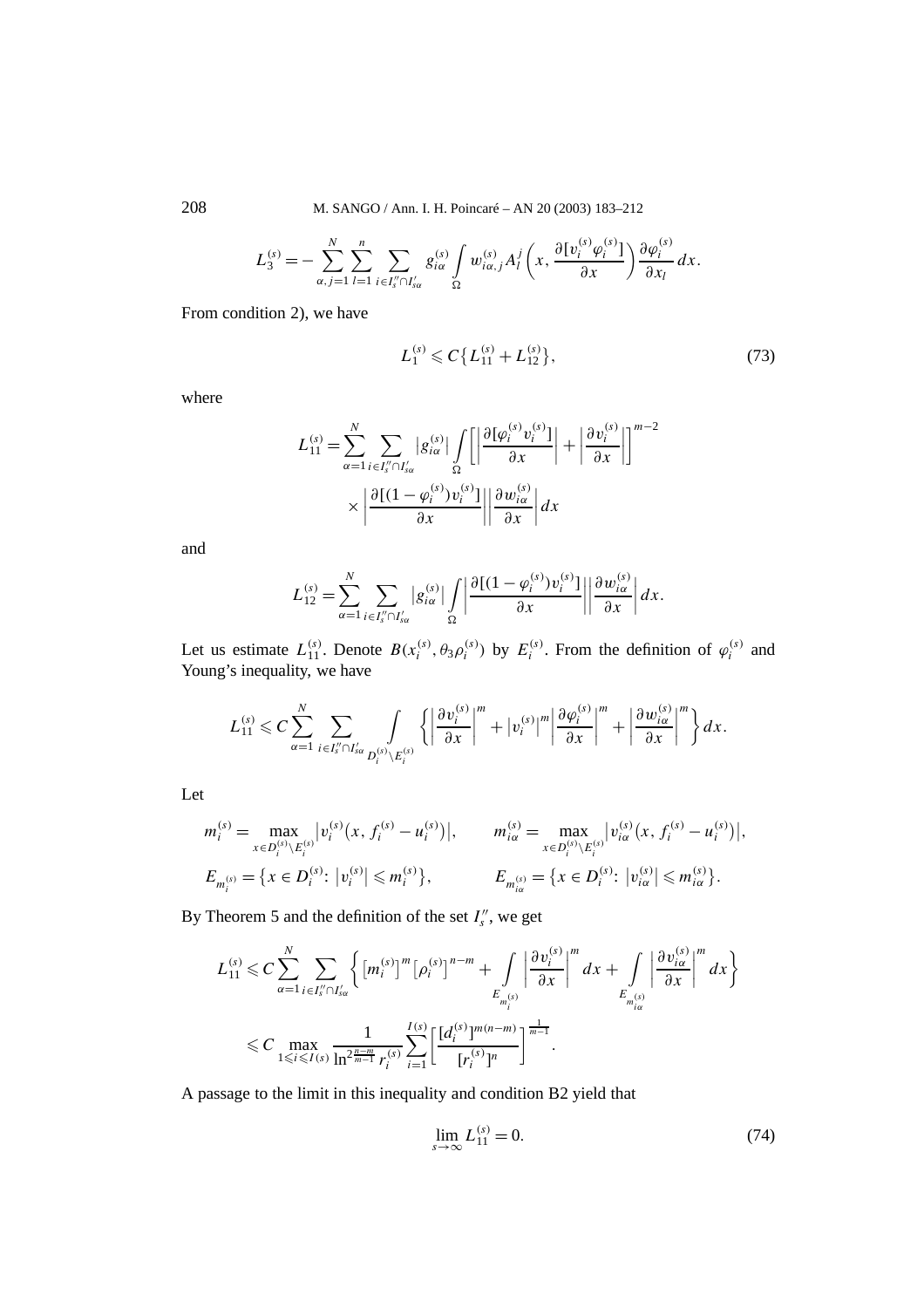For the estimation of  $L_{12}^{(s)}$  we use Hölder's and Young's inequalities to get

$$
L_{12}^{(s)} \leq C \bigg\{ \sum_{\alpha=1}^N \sum_{i \in I''_s \cap I'_{s\alpha}} \int_{D_i^{(s)} \setminus E_i^{(s)}} \bigg( \bigg| \frac{\partial [(1-\varphi_i^{(s)})v_i^{(s)}]}{\partial x} \bigg|^m + \bigg| \frac{\partial w_{i\alpha}^{(s)}}{\partial x} \bigg|^m \bigg) dx \bigg\}^{\frac{2}{m}}
$$

Arguing as in the estimation of  $L_{11}^{(s)}$ , we see that  $\lim_{s\to\infty} L_{12}^{(s)} = 0$ . This fact together with (74) and (73) imply that

$$
\lim_{s \to \infty} L_1^{(s)} = 0.
$$

The convergence of  $L_2^{(s)}$  and  $L_3^{(s)}$  to zero as  $s \to \infty$  is established analogously. Hence we have shown that

$$
\lim_{s \to \infty} J_{32}^{(s)2} = 0. \tag{75}
$$

We still have to investigate the first term in the right-hand side of (70). In particular we shall show that

$$
\lim_{s \to \infty} \sum_{\alpha, j=1}^{N} \sum_{l=1}^{n} \sum_{i=1}^{I(s)} g_{i\alpha}^{(s)} \int_{\Omega} A_l^j \left( x, \frac{\partial v_i^{(s)}}{\partial x} \right) \frac{\partial w_{i\alpha, j}}{\partial x_l} dx
$$
\n
$$
= \sum_{\alpha, j=1}^{N} \int_{\Omega} g_{\alpha}(x) C^{(j)}(x, f - u_0) \delta_{\alpha}^j dx, \tag{76}
$$

where  $\delta^j_\alpha = 1$  if  $\alpha = j$ , and  $\delta^j_\alpha = 0$  if  $\alpha \neq j$ ; the function  $C^{(j)}(x, f - u_0)$  is defined as in (23).

Since  $u_0 \in W_m^1(\Omega, N)$ , there exists a uniformly bounded sequence of infinitely differentiable functions  $u_k(x)$ ,  $k = 1, 2, \ldots$ , which converges to  $u_0$  in  $W_m^1(\Omega, N)$  as *s*  $\rightarrow \infty$ . For a given *k* let there be defined a number  $d = d(k) > 0$  such that for any set  $E \subset \Omega$  with its diameter less than 2*d*,

$$
\max_{x,y} \{|u_k(x) - u_k(y)| + |f(x) - f(y)| + |g(x) - g(y)|\} < k^{-(m-1)}.\tag{77}
$$

Let us represent  $\overline{\Omega} = \bigcup_t \Omega_t$ ,  $t = 1, ..., T(k)$ ,  $\Omega_t \cap \Omega_{t'} = \emptyset$  for  $t \neq t'$ , where the  $\Omega_t$  are some sets with piecewise smooth boundaries such that their diameters is less than *d* for all *t*. Let  $s_1 = s_1(k)$  be such that for  $s \ge s_1(k)$  and  $i = 1, ..., I(s)$ , the inequality  $d_i^{(s)} + r_i^{(s)} < d$  holds. Let  $I_s(\Omega_t) = \{i \in \{1, ..., I(s)\}: x_i^{(s)} \in \Omega_t\}$ . We have the following representation

$$
\sum_{\alpha,j=1}^{N} \sum_{l=1}^{n} \sum_{i=1}^{l(s)} g_{i\alpha}^{(s)} \int_{\Omega} A_l^j \left(x, \frac{\partial v_i^{(s)}}{\partial x}\right) \frac{\partial w_{i\alpha,j}^{(s)}}{\partial x_l} dx
$$
  
\n
$$
= \sum_{t=1}^{T} \sum_{\alpha,j=1}^{N} \sum_{l=1}^{n} \sum_{i \in I_s(\Omega_t)} g_{i\alpha}^{(s)} \int_{\Omega_t} A_l^j \left(x, \frac{\partial v_i^{(s)}}{\partial x}\right) \frac{\partial w_{i\alpha,j}^{(s)}}{\partial x_l} dx
$$
  
\n
$$
= M_1^{(s)} + M_2^{(s)} + M_3^{(s)}, \qquad (78)
$$

*.*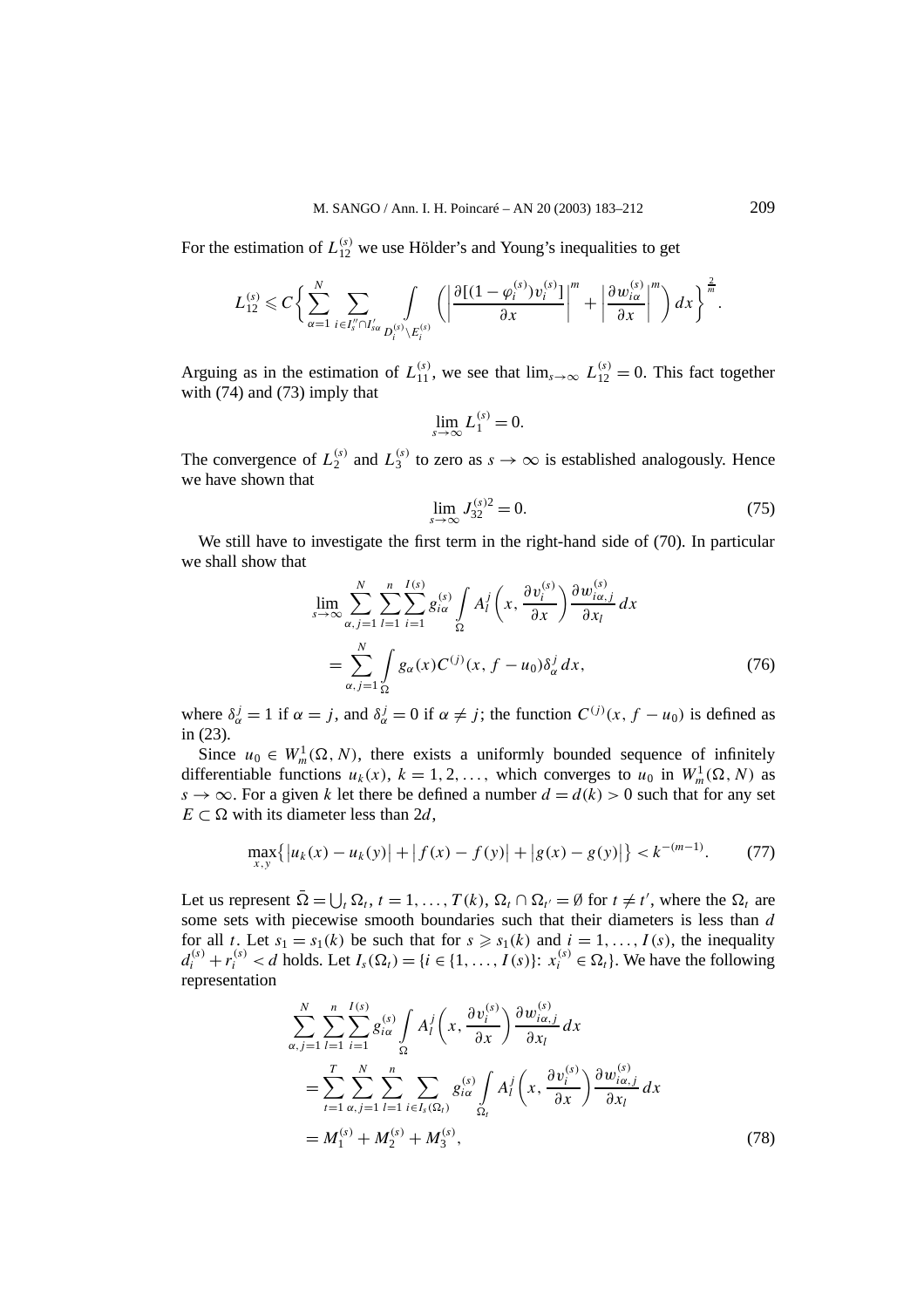where

$$
M_{1}^{(s)} = \sum_{t=1}^{T} \sum_{\alpha, j=1}^{N} \sum_{i \in I_{s}(\Omega_{t})} g_{i\alpha}^{(s)} \left\{ \sum_{l=1}^{n} \int_{\Omega_{t}} A_{l}^{j} \left( x, \frac{\partial v_{i}^{(s)}}{\partial x} \right) \frac{\partial w_{i\alpha, j}^{(s)}}{\partial x_{l}} dx \right. \\
\left. - g_{i\alpha}^{(s)} \int_{\Omega_{t}} C^{(j)} (x, f_{i}^{(s)} - u_{i}^{(s)}) \delta_{\alpha}^{j} dx \right\}, \\
M_{2}^{(s)} = \sum_{t=1}^{T} \sum_{\alpha, j=1}^{N} \sum_{i \in I_{s}(\Omega_{t})} \left\{ g_{i\alpha}^{(s)} \int_{\Omega_{t}} C^{(j)} (x, f_{i}^{(s)} - u_{i}^{(s)}) \delta_{\alpha}^{j} dx \right. \\
\left. - \int_{\Omega_{t}} g_{\alpha}(x) C^{(j)} (x, f - u_{0}) \delta_{\alpha}^{j} dx \right\}, \\
M_{3}^{(s)} = \sum_{j,\alpha=1}^{N} \int_{\Omega_{s}} g_{\alpha}(x) C^{(j)} (x, f_{i}^{(s)} - u_{i}^{(s)}) \delta_{\alpha}^{j} dx.
$$

From the assumption C, we see that for any  $\Omega_t$  in the partition of  $\Omega$  and *s* sufficiently large

$$
\sum_{j=1}^N \sum_{i \in I_s(\Omega_l)} \left[ \int\limits_{\Omega_l} A^j_l \left( x, \frac{\partial v_i^{(s)}}{\partial x} \right) \frac{\partial w_{i\alpha,j}^{(s)}}{\partial x} dx - \int\limits_{\Omega_l} C^{(\alpha)}(x, f_i^{(s)} - u_i^{(s)}) dx \right] \leq \alpha_{1s},
$$

with  $\lim_{s\to\infty} \alpha_{1s} = 0$ . This implies that

$$
\lim_{s \to \infty} M_{11}^{(s)} = 0. \tag{79}
$$

From the definition of  $C^{(j)}(x, \cdot)$  and Theorem 6, we have for  $\bar{k} = (k_1, \ldots, k_N)$  and  $\hat{k} = (\hat{k}_1, \ldots, \hat{k}_N),$ 

$$
\left|C^{(j)}(x,\bar{k})-C^{(j)}(x,\hat{k})\right|\leqslant C|\bar{k}-\hat{k}|^{\frac{1}{m-1}}\left[d_i^{(s)}\right]^{n-m},
$$

for  $|\vec{k}|$ ,  $|\hat{k}| < \infty$ . This inequality together with (77) and Theorem 5 imply

$$
M_2^{(s)} = \sum_{t=1}^T \sum_{\alpha, j=1}^N \sum_{i \in I_s(\Omega_t)} \left\{ \int_{\Omega_t} (g_{i\alpha}^{(s)} - g_{\alpha}(x)) C^{(j)}(x, f_i^{(s)} - u_i^{(s)}) \delta_{\alpha}^j dx \right\}
$$
  

$$
- \int_{\Omega_t} g_{\alpha}(x) (C^{(j)}(x, f_i^{(s)} - u_i^{(s)}) - C^{(j)}(x, f - u_0)) \delta_{\alpha}^j dx \right\}
$$
  

$$
\leq C \sum_{t=1}^T \sum_{\alpha, j=1}^N \sum_{i \in I_s(\Omega_t)} \left\{ |g_{i\alpha}^{(s)} - g_{\alpha}(x)| + |f_i^{(s)} - f(x)|^{\frac{1}{m-1}} \right\}
$$
  

$$
+ |u_i^{(s)} - u_0(x)|^{\frac{1}{m-1}} \right\} \times [d_i^{(s)}]^{n-m}
$$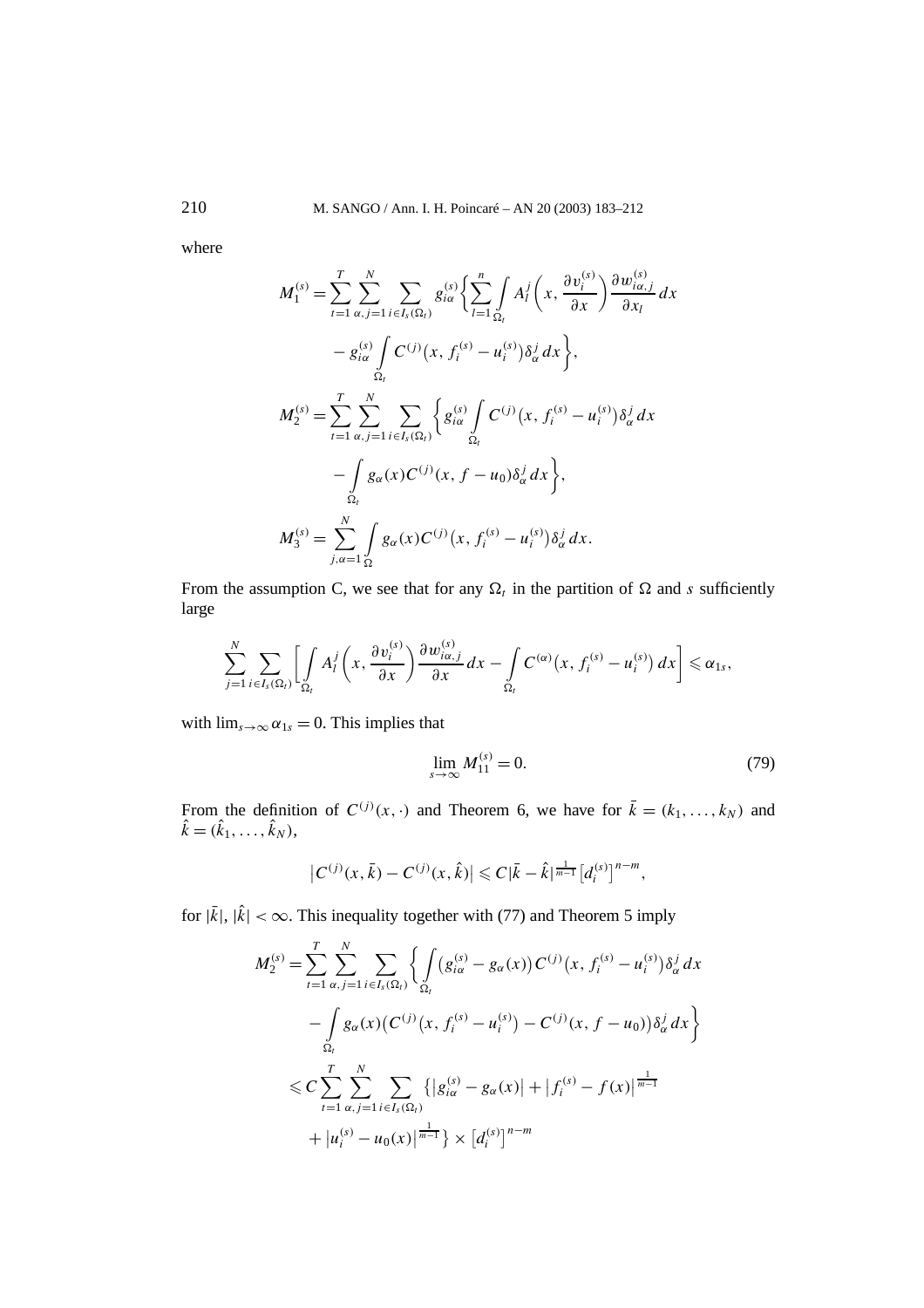M. SANGO / Ann. I. H. Poincaré – AN 20 (2003) 183–212 211

$$
\leqslant \frac{C}{k} \sum_{i=1}^{I(s)} \left[ d_i^{(s)} \right]^{n-m} = \alpha_k. \tag{80}
$$

By (40), it is clear that  $\lim_{k\to\infty} \alpha_k = 0$ .

Recapitulating all that has been done so far in this section, we conclude that

$$
\sum_{j,\alpha=1}^{N} \int_{\Omega} \left\{ \sum_{l=1}^{n} A_l^j \left( x, \frac{\partial u_0}{\partial x} \right) \frac{\partial g_j}{\partial x_l} + g_\alpha(x) C^{(j)}(x, f(x) - u_0(x)) \delta_\alpha^j \right\} dx = \beta_s + \alpha_k, \quad (81)
$$

where  $\alpha_k$  is from (80) and  $\beta_s \to 0$ , as  $s \to \infty$ . Since the left-hand side in this equation is independent of *k* and *s*, then we can make  $\alpha_k$  and  $\beta_s$  as small as we wish for *k* and *s*, respectively large. This implies that  $u_0$  satisfies the integral identity

$$
\sum_{j,\alpha=1}^N \int\limits_{\Omega} \left\{ \sum_{l=1}^n A_l^j \left( x, \frac{\partial u_0}{\partial x} \right) \frac{\partial g_j}{\partial x_l} + g_\alpha(x) C^{(j)}(x, f(x) - u_0(x)) \delta_\alpha^j \right\} dx = 0,
$$

for all  $g \in \mathbb{C}_o^\infty(\Omega, N)$ . This completes the proof of Theorem 3.

#### **Acknowledgements**

The author gratefully acknowledges the support of the National Research Foundation of South Africa through its Institutional Research Development Programme for HBUs; Grant GUN:2044642.

## **REFERENCES**

- [1] A. Bensoussan, J.L. Lions, G. Papanicolaou, Asymptotic Analysis for Periodic Structures, North-Holland, Amsterdam, 1978.
- [2] J. Casado Diaz, Homogenization of Dirichlet problems for monotone operators in varying domains, Proc. Roy. Soc. Edinburgh A 127 (1997) 457–478.
- [3] D. Cioranescu, F. Murat, Un terme etrange venu d'ailleurs I and II, in: Nonlinear PDE's and their Applications, in: Pitman Research Notes in Mathematics, Vol. 60, 1982, pp. 98–138; Vol. 70, 1983, pp. 154–178.
- [4] G. Dal Maso, An Introduction to *D*-convergence, Birkhauser, Boston, 1993.
- [5] G. Dal Maso, A. Garroni, New results on the asymptotic behavior of Dirichlet problems in perforated domains, Math. Mod. Meth. Appl. Sci. 3 (1994) 373–407.
- [6] G. Dal Maso, F. Murat, Dirichlet problems in perforated domains for homogeneous operators on  $H_0^1$ , in: Calculus of Variations, Homogenization and Continuum Mechanics, World Scientific, Singapore, 1994, pp. 177–202.
- [7] G. Dal Maso, F. Murat, Asymptotic behaviour and correctors for Dirichlet problems in perforated domains with homogeneous monotone operators, Ann. Scuola Norm. Sup. Pisa, Cl. Sci. 4 (1997) 24, No. 2, 239–290.
- [8] O.A. Ladyzhenskaya, N.N. Uraltseva, Linear and Quasilinear Elliptic Equations, Academic Press, New-York, 1968.
- [9] J. Leray, J.L. Lions, Quelques resultats de Visik sur les problèmes élliptiques nonlinéaires ˆ par la méthode de Minty–Browder, Bull. Soc. Math. France 93 (1965) 97–107.